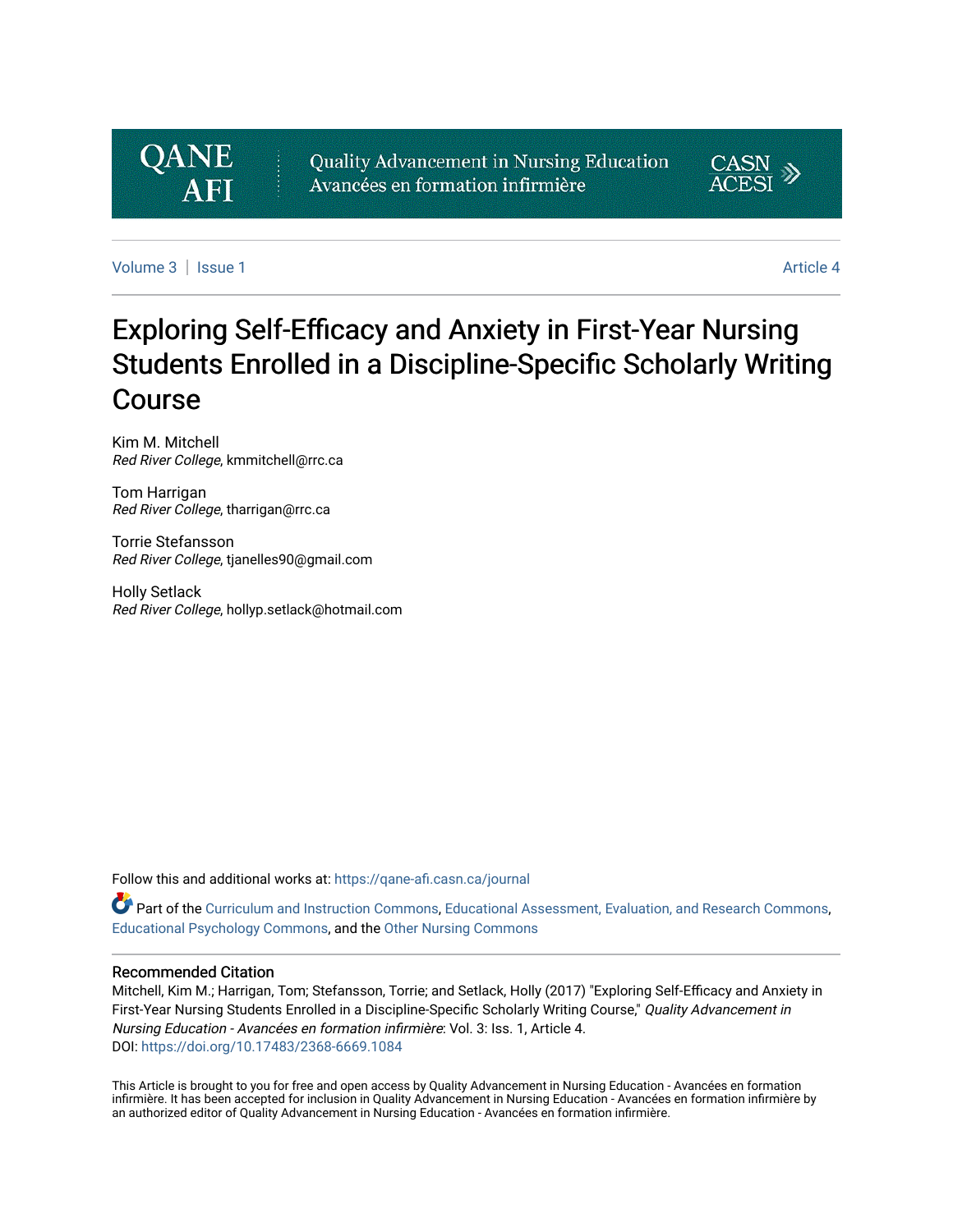# Exploring Self-Efficacy and Anxiety in First-Year Nursing Students Enrolled in a Discipline-Specific Scholarly Writing Course

#### Cover Page Footnote

The authors would like to thank Mr. Ashley Blackman, Director of Research and Planning at Red River College for his advice and support during the planning and implementation of this project. Note de la page couverture Les auteurs tiennent à remercier M. Ashley Blackman, directeur de la recherche et de la planification au Red River College pour ses conseils et son soutien lors de la planification et de la mise en œuvre de ce projet.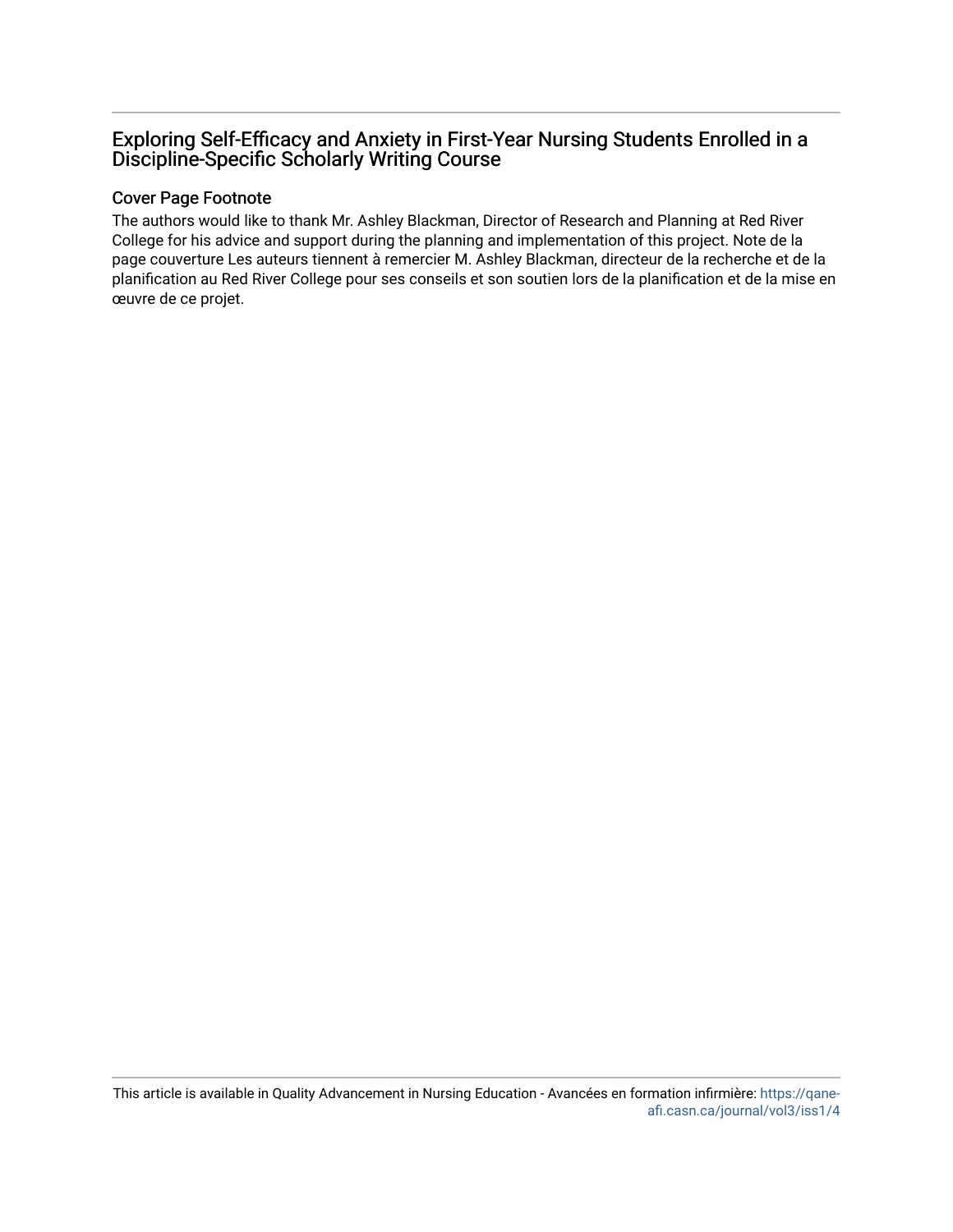Discipline-specific writing is the preferable approach for teaching nursing students the skills to participate fully in academic discussions (Luthy, Peterson, Lassetter, & Callister, 2009). For students to successfully communicate in the manner associated with their discipline, they must learn to write fluently in that discipline (Van de Poel & Gasiorek, 2012); however, many students enter nursing programs unaware of the academic rigour required to be successful (Sprenger, 2013). Including academic writing as a program requirement is a difficult sell to students who believe nursing is a practical profession and, thus, may believe there is no place for writing in nursing (Whitehead, 2002).

Writing scholars have refuted the myth that all academics have a natural ability and drive to write, as both novice and experienced writers struggle with writing (Antoniou & Moriarty, 2008). Students best grasp the structure and intellectuality of academic writing by reading lots and writing lots (McVey, 2008), preferably from sources specific to their disciplines. As novice writers, students have expressed frustration with the impersonal nature of academic style, which limits their perceived creativity, ability to insert their personal flair into the process, and causes them to question the ownership of their ideas and work. This sense of depersonalization negatively affects perceived writing self-efficacy and, thus, justifies the academic writing process as a worthy element of study (Gimenez, 2012; Pittam, Elander, Lusher, Fox, & Payne, 2009; Whitehead, 2002).

Students often mistakenly see their writing skills as fixed (Walsh, Prokos, & Bird, 2014). They fail to recognize that knowledge of writing from one discipline may not successfully transfer to a new discipline until knowledge of that discipline's preferences for writing conventions is mastered. Discipline-specific methods of writing instruction have been found to be more successful than generic methods (Carstens, 2011; Gimenez, 2012), but little is known about whether writing instruction can influence student writing self-efficacy and anxiety. The purpose of the present investigation was to identify if changes to writing self-efficacy and writing anxiety will occur in first-year baccalaureate nursing students who are exposed to a discipline-specific scholarly writing course employing scaffolding strategies as the primary instructional method. Concurrently, this study was the pilot test for a new measure assessing writing self-efficacy, the *Self-Efficacy Scale for Academic Writing*.

#### **Theoretical Background**

This study and the discipline-specific course structure under investigation were built on the principles of Bandura's self-efficacy theory and employed scaffolding as the instructional method.

#### **Bandura's Self-Efficacy Theory**

Bandura's (1997) self-efficacy theory defines self-efficacy as "beliefs in one's capabilities to organize and execute the courses of action required to produce given attainments" (p. 3). Bandura identifies the sources of information influencing self-efficacy as mastery of a task, emotional arousal, social persuasion in the form of feedback from significant others, and vicarious experiences defined as self-comparisons with others similar to the observer. Context, anxiety level, understanding the task, previous writing experience, verbal feedback, and confidence all influence writing self-efficacy. These factors have the potential to interact with each other and influence students' performance, effort, perseverance with writing tasks, and the accompanying emotional responses that may result (Pajares, 2003; Prat-Sala & Redford, 2012).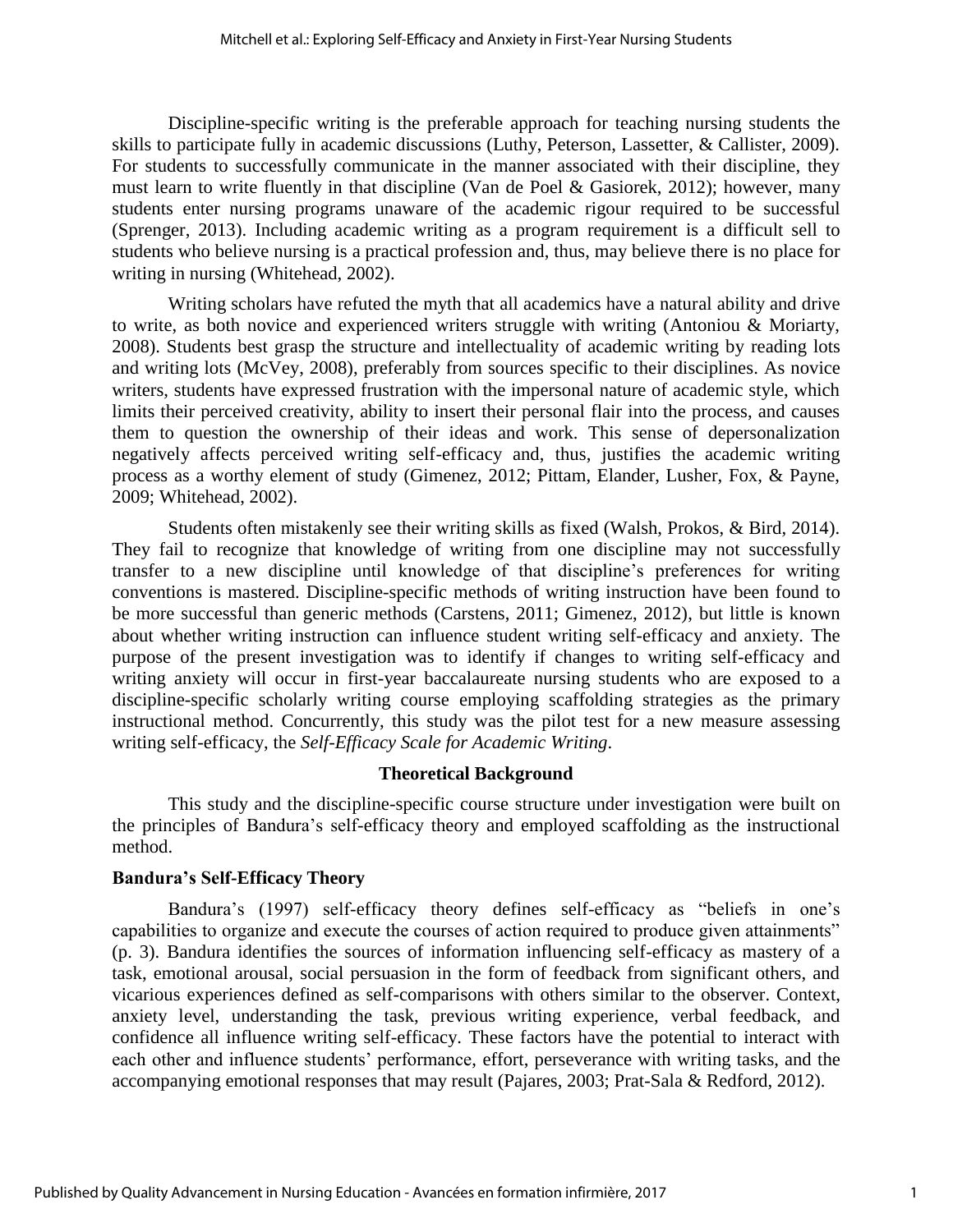#### **Scaffolding in Writing Instruction**

Scaffolding instructional methods in writing courses are built around two processes: appropriate leveling of writing material for the learners, which includes completing portions of the work in progressive stages, and collaborative support from instructors (Benko, 2012; Gazza & Hunker, 2012; Vanderburg, 2006; Walsh et al., 2014). The instructor, tutor, or more advanced peer acts as the scaffold in the process. The instructor as scaffold slowly withdraws support while building capacity in the learner to complete the task independently. Models of scaffolding are sometimes represented as a building structure with a foundation, framing, and braces, such as the one presented by Gazza and Hunker. Benko created a scaffolding model by merging two scaffolding theories created by Langer and Applebee and Wood et al. (as cited in Benko). The model is a process which starts with task selection, oscillates between the recursive elements of teacher instruction and teacher stance, and, finally, results in a process of "letting go" where the student internalizes learning and can independently complete the task. A presentation of this model of scaffolding, including relevant definitions, appears in the Appendix to this paper. The structure and leveling of writing assignments in the course scholarly writing, which was the discipline-specific writing intervention under investigation in this study, are also described.

Instructor involvement in writing instruction is the critical element in the success of a scaffolding method. Instructors' responsibilities, beyond basic instruction, include modeling successful writing, helping writers find their inner voice, and guiding writers to integrate aspects of their disciplinary discourse into their writing (Vanderburg, 2006). A collaborative rather than an authoritarian stance is crucial in this process. Collaborative instruction necessitates that instructors speak with students about their work as if they were capable writers and readers rather than prescribe the writing process (Benko, 2012; Vanderburg, 2006). Opportunities for these formative discussions of writing, without the threat of loss of grades, have high value in the process prior to the summative feedback given in the formal grading process (Benko, 2012; Walsh et al., 2014). Instructor stance facilitates the "buy-in" from students to the writing assignments and process (Walsh et al.). Breaking the task into discrete portions prevents cognitive overload in students keeping them from feeling overwhelmed by the complexity of an academic paper (Walsh et al.). Allowing students their choice of topic and control over how they approach that topic gives students authority over their writing, which culminates in the internalization process and greater student independence as an academic writer (Benko, 2012). The degree to which a sense of independence is achieved could influence writing self-efficacy.

#### **Review of the Literature**

Writing self-efficacy (WSE) in post-secondary students has been examined in multidisciplinary samples including basic writing students (Goodman & Cirka, 2009; Jones, 2008; Martinez, Knock, & Cass, 2011; MacArthur, Philippakos, & Graham, 2016), writing centre or writing course students (Williams & Takaku, 2011; Zimmerman & Bandura, 1994), and college English students in foreign countries (Van de Poel & Gasiorek, 2012; Woodrow, 2011), as well as in specific disciplines such as psychology (Prat-Sala & Redford, 2012; Sanders-Reio, Alexander, Reio, & Newman, 2014), education (Ekholm, Zumbrunn, & Conklin, 2015; Pajares & Johnson, 1994), and social work (Woody et al., 2014). Nursing-specific studies examining WSE include one doctoral dissertation using a mixed method concurrent triangulation design (Sprenger, 2013) and one quasi-experimental design with a study and comparison group examining WSE in nurse-to-degree students (Miller, Russell, Cheng, & Skarbek, 2015). Only a very small number of these studies employ a pretest-post-test method to assess change over time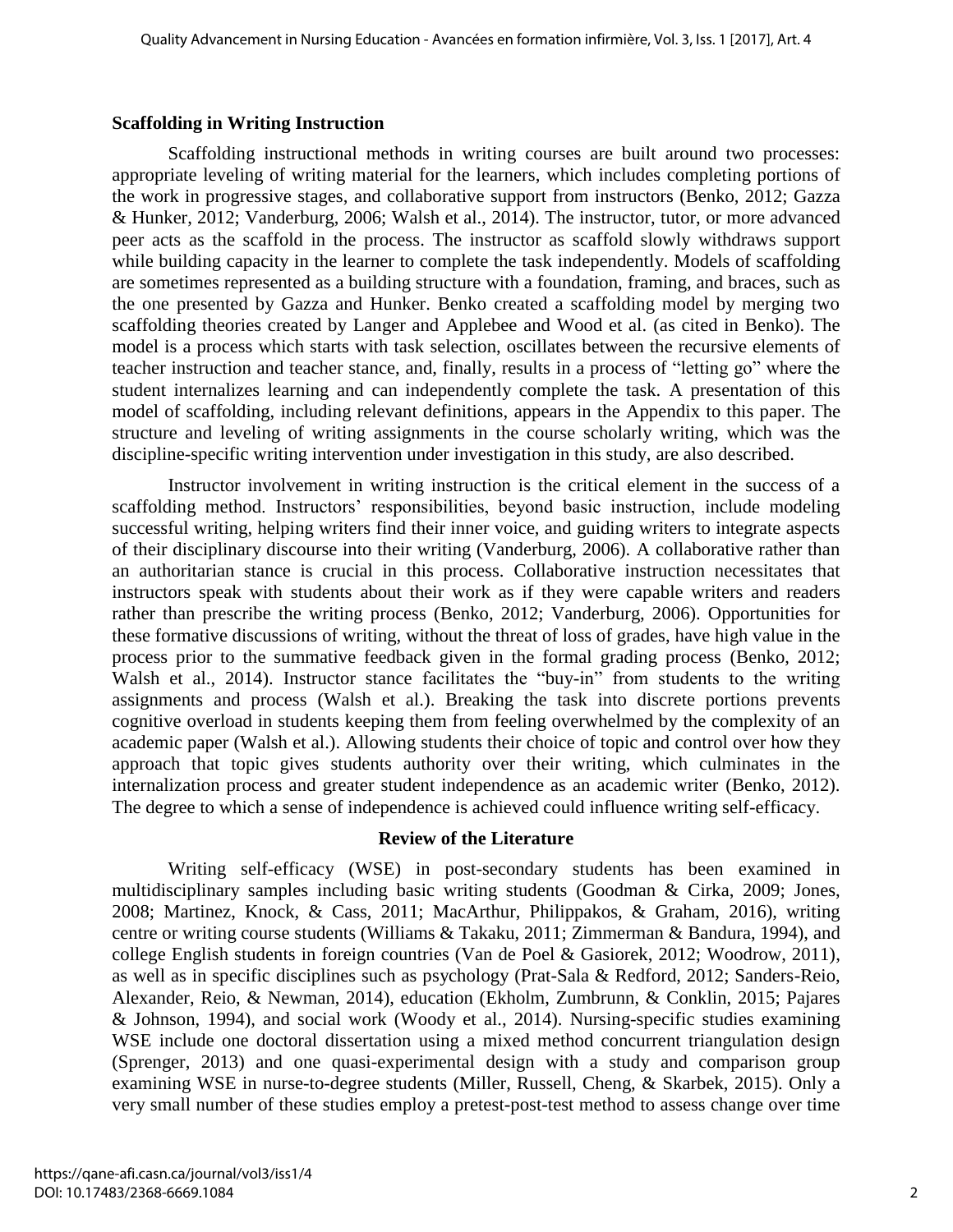in WSE (Goodman & Cirka, 2009; Jones, 2008; McArthur et al., 2016; Miller et al., 2015; Van de Poel & Gasiorek, 2012; Woody et al., 2014) and these authors all identified that WSE significantly improves when self-efficacy is consciously considered as a part of instructional methods. Each of these studies employed different instructional environments including discipline-specific courses (Van de Poel & Gasiorek, 2012; Woody et al.), a writing fellow's program with an emphasis on writing tutoring (Goodman & Cirka, 2009), and various scaffolding strategies which provide step-by-step writing activities leading to the completion of a final paper (McArthur et al., 2016; Miller et al., 2015). The influence writing instruction has on WSE likely has less to do with the specific tasks students are asked to perform when learning to write and more to do with how instructors influence the process (Woodrow, 2011).

#### **Writing Self-Efficacy and Performance**

Goodman and Cirka (2009) and Pajares (2003) summarize the claims associated with how high WSE influences performance in terms of student interest in the task, greater effort, higher resiliency, and more effective problem-solving strategies. In contrast, low self-efficacy students are more likely to have self-doubt, give up in the face of difficulty, be grade oriented rather than view the task's value in terms of knowledge gains, and choose less challenging topics. Jones (2008) identified that the WSE scores of weaker students had a greater effect on course grade than those of stronger students.

Finding a reliable method to assess performance has been problematic in studies with variation in the definitions of "performance", likely contributing to the conflicting results. Performance has been assessed using on-demand or in-class writing exercises (MacArthur et al., 2016; Pajares & Johnson, 1994; Woody et al., 2014), or, more rarely, complete papers (Miller et al., 2015), and most of these writing assessments double as course assignments. Pajares and Johnston (p. 319) acknowledge the "salient limitation" present in using performance as a research variable to assess writing due to the lack of objectivity during assessment. Any number of biases and diverse interpretations are present in the assessment of written work, which complicates the ability of these assessments to be consistently scored. For example, Woody et al. (2014) reported difficulties with rating inconsistencies of their paragraph writing assessment. When the course instructors acted as raters, a statistically significant improvement in writing was observed from before and after the writing course. The statistical significance disappeared when blind raters were used. Miller et al. (2015) found performance improved between the first and second essay assessments while remaining stable between the second and third. Specific areas of improvement included organization, word choice, sentence fluency, conventions, and presentation. Voice/stance and ideas did not improve across essays. Very few studies assess change in writing performance, which would involve using specific rubric scores as part of their methodology, with two exceptions being Miller et al. (2015) and Woody et al. (2014) Most often, performance is analyzed using letter grades (Goodman & Cirka, 2009; Williams & Takaku, 2011), and correlation and/or regression statistics are applied. The ability of WSE to predict grades using regression statistics has been variable and small, and ranges from no predictive ability in basic writing students (MacArthur et al., 2016) to predicting 5.4% variance in grades in first-year psychology groups, increasing to 10% in second-year students (Prat-Sala & Redford, 2012).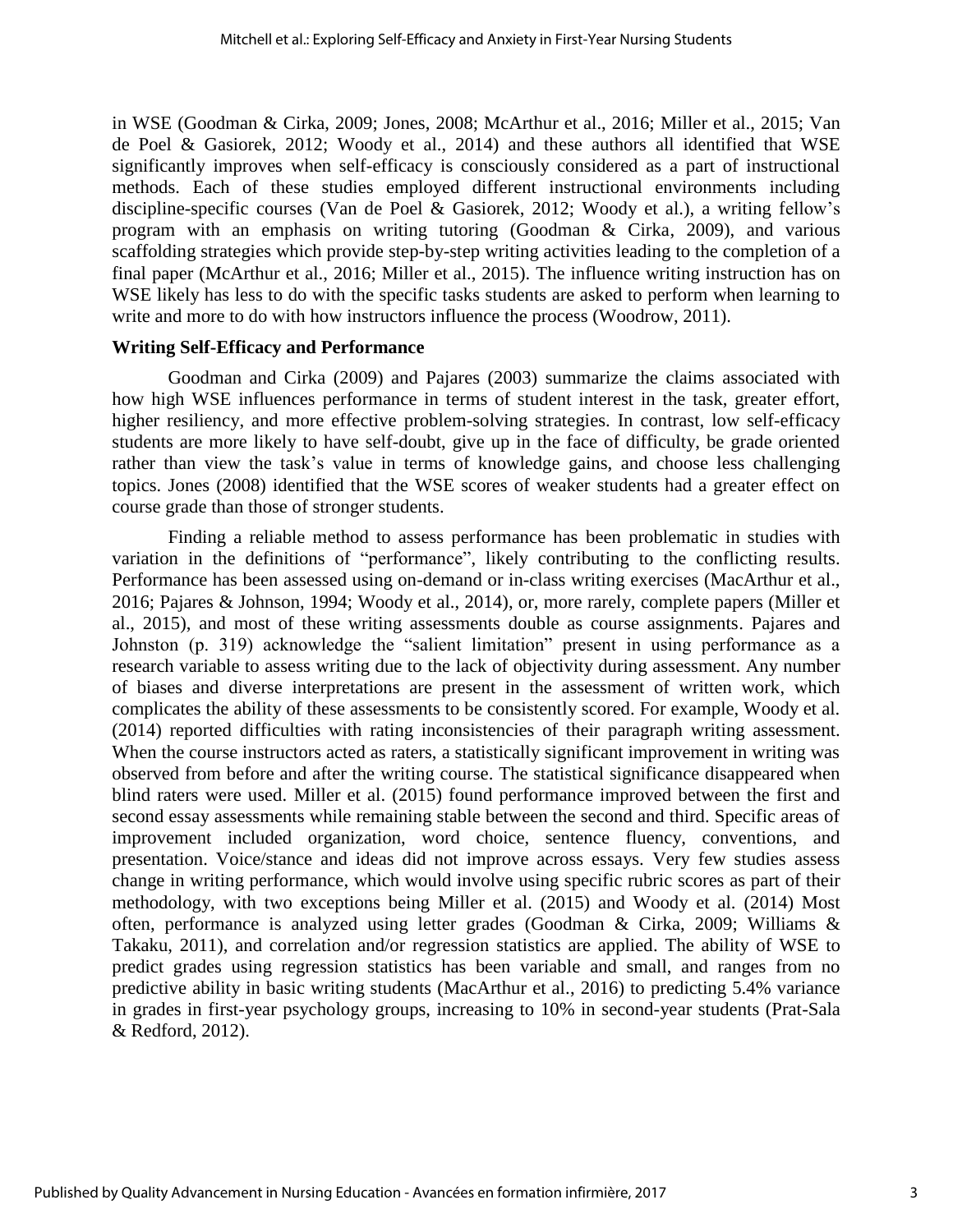#### **WSE and Anxiety**

In examining the influence of emotional arousal as one of Bandura's identified sources of self-efficacy, anxiety (Martinez et al., 2011; Woodrow, 2011) and writing apprehension (Goodman & Cirka, 2009; Pajares & Johnson, 1994; Sanders-Reio et al., 2014) are the most frequently assessed in writing contexts. These authors all identified negative correlations between anxiety or apprehension and WSE. Two of these studies examined apprehension from before and after intervention, and the results were conflicting. Goodman and Cirka observed a statistically significant improvement in apprehension while Pajares and Johnson found apprehension remained resilient. Woodrow (2011) states that WSE has a direct influence on writing performance, and anxiety influences performance through its effects on WSE rather than through a direct relationship with performance. WSE affects performance via its positive influence on the behaviours typical of strong students, for example, seeking help with their writing (Jones, 2008; Walker, 2003; Woodrow, 2011).

#### **WSE Comparisons Between Student Subgroups**

Few studies have explored differences in WSE in various subgroups of students including self-reported writing experience, help-seeking patterns, and self-regulatory ability to stay on pace with writing instruction where writing activities are taught in a scaffolded manner and completed in small stages across a course. If student populations with lower WSE cluster into any of these subgroups, students with these characteristics may be potential targets for population-specific interventions. Martinez et al. (2011) examined the role of leisure writing in their path analysis model of WSE. Leisure writing may be considered a component of writing experience as it is defined as an act of writing voluntarily for pleasure. Martinez et al. concluded that leisure writing had a small positive influence on WSE. Sprenger (2013) tested if there was a difference in WSE between nursing students who had taken a previous college writing course and students who had not, and found no significant difference. Williams and Takaku (2011) examined help seeking by exploring the behaviours of both ESL and non-ESL writing centre students. These authors identified that the relationship between WSE and writing performance is mediated by seeking help at a writing centre. In comparing WSE in ESL and non-ESL students, the same authors identified that ESL students were more likely to seek writing centre help, and when they did seek help, they often outperformed the domestic students in terms of final grades on writing assignments. These authors concluded that help seeking had the greatest influence on student grades, rather than WSE level. Assessments of self-regulation have been merged with WSE in several measurement tools (Jones, 2008; MacArthur et al., 2016; Zimmerman & Bandura, 1994); however, there is some evidence via factor analysis that self-regulation functions as a separate construct (Jones, 2008). How WSE is related to student self-regulatory behaviours, in terms of how it motivates students to stay on pace with scaffolded writing activities contributing to a final academic paper, has not been established.

# **Writing Self-Efficacy in Nursing**

Thus far, no published studies have included generic nursing students at the beginning of their program in terms of their WSE experiences; however, two systematic reviews have been published examining the literature that describes writing instruction in nursing programs (Oermann et al., 2014; Troxler, Vann, & Oermann, 2011). The authors of these reviews agree that the majority of literature discussing writing approaches in nursing are anecdotal and refer to specific local circumstances in the absence of empirical testing. Troxler et al. (2011) examined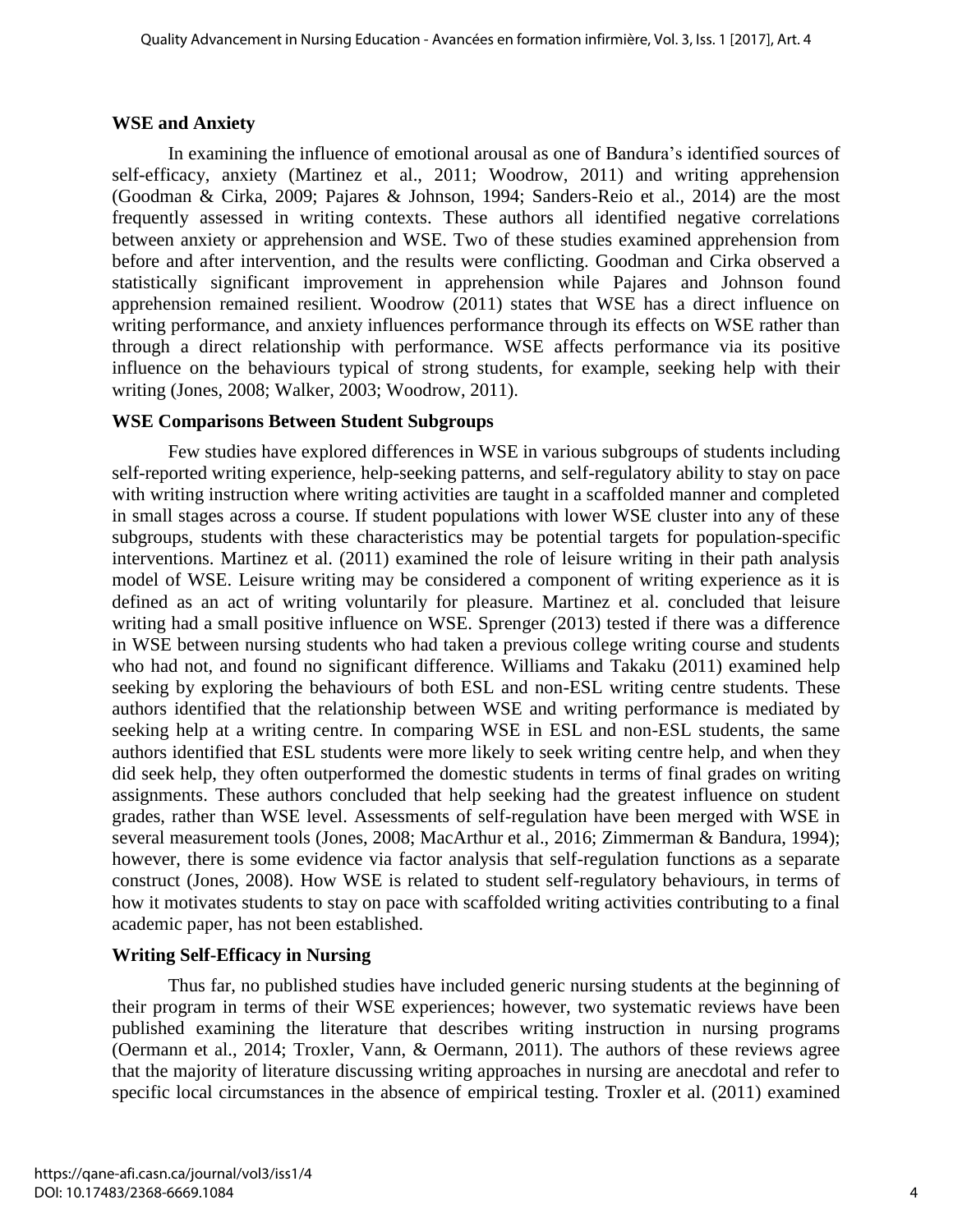nine articles discussing writing instruction in baccalaureate nursing programs using both standalone and curriculum-wide approaches and concluded that research examining student writing outcomes is limited.

The single WSE study published in nursing (Miller et al., 2015) focused on the writing experiences of nurse-to-degree students near the end of their program. These students were exposed to a writing-intensive intervention delivered jointly by nursing and writing program faculty. Writing instruction involved scaffolding various assignments of increasing complexity throughout the course and identified a statistically significant improvement in self-efficacy and some improvement in writing performance, as reported above.

Mandleco, Bohn, Callister, Lassetter, and Carlton (2012), although they did not measure WSE, published one of the few writing-intervention studies in a nursing undergraduate population. Their intervention was a goals-based instructional method that focused on punctuation, grammar, voice, plagiarism, clarity of writing, and paragraph and sentence structure. Examples were provided, and activities and assignments allowed students to practice the strategies demonstrated in class. Their measurement of writing improvement was a 26 category CLIPS questionnaire that focused primarily on surface errors in writing. Students improved significantly in 12 categories in the areas of punctuation, word usage, and sentence structure. Confidence ratings were also requested from students and the authors identified that student confidence was consistently higher during informal assignments, where perfect grammar, lack of grading, and shorter length reduced the pressure students felt while writing, when compared to the high-stake context of formal writing assignments. The authors were only anecdotally able to report that student writing improved in their sample as only the grammatical questionnaire was used to assess performance.

In light of the gaps and variable findings in the WSE literature and the paucity of writing research in the nursing discipline specifically, the following research questions were addressed in this analysis:

- 1. Do WSE and anxiety improve from early to post discipline-specific writing course through implementation of a scaffolding method of instruction?
- 2. Does WSE predict the grade students achieve on their scholarly paper assignment?
- 3. How do WSE and anxiety differ between participants based on past writing history, help-seeking (contact with a course instructor or using a family member or a friend as an editor), and self-regulatory behaviours (ability to stay on task with the weekly writing activities which contributed to their final paper)?

#### **Method**

# **Participants**

Participants in this study either directly enrolled in the nursing program (minimum entry requirement: 60% average in prerequisite courses) or entered through a college preparation program designed to help mature students update their educational prerequisites. The wait to be admitted to this accelerated three-year program averages two years. The scholarly writing course is a required course for all first-year nursing students. All 173 students registered in two sections of the course, scholarly writing, in the second term of the first year of their baccalaureate nursing program were eligible to participate. Of the 173 students, 135 (78.0%) returned completed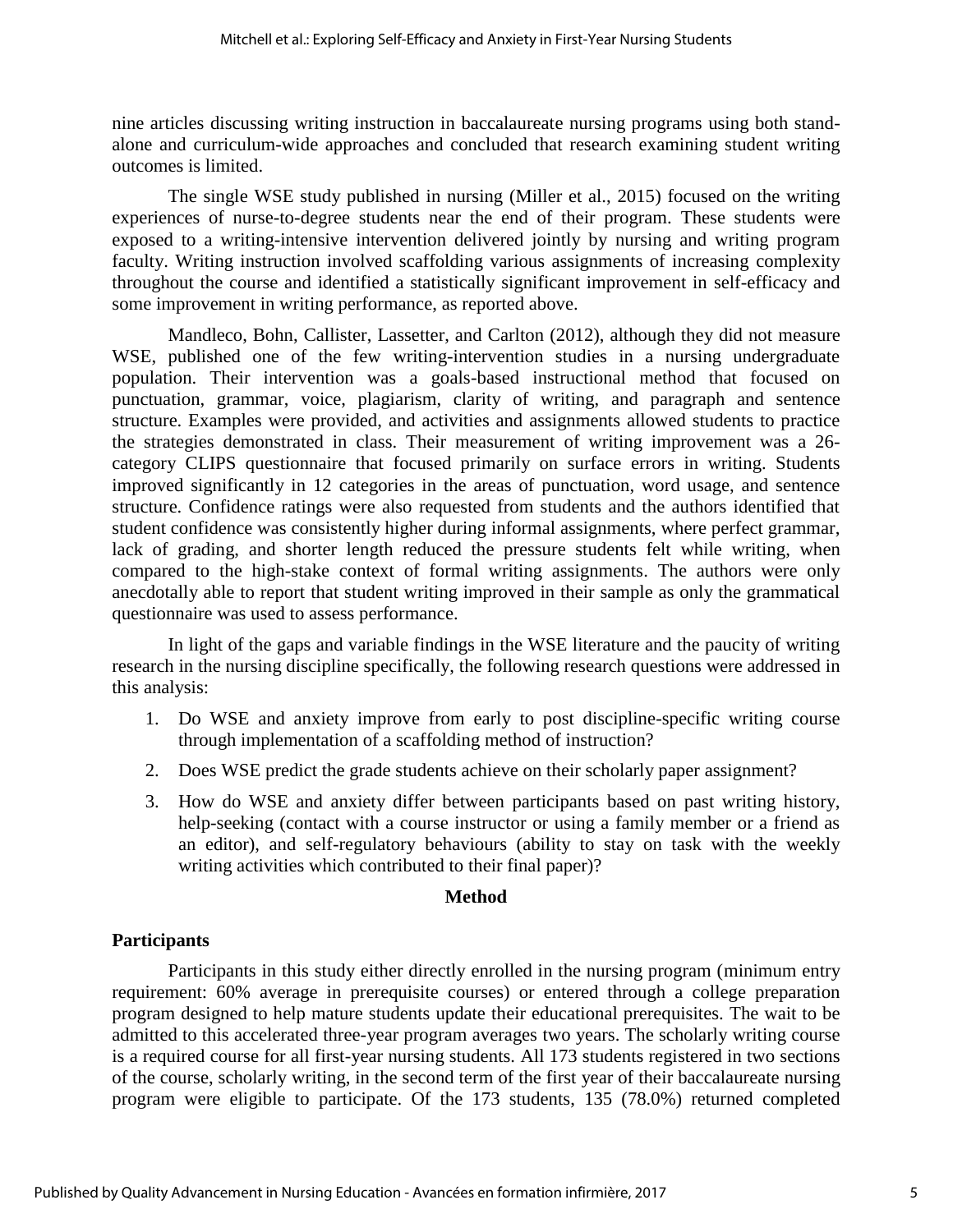questionnaires at T1, and 72 (41.6%) at T2. From these responses, 64 were matched for the full analysis (37% response rate).

At T2, students were asked to provide their paper grade by self-declaring their letter grade received. This process was chosen due to a desire to keep the data collection process anonymous. In comparing the self-reported paper grade in the sample to the letter grades achieved by the entire class, letter grades were higher in the sample (sample proportion reporting a grade of B or higher: 80.5%) than actual paper grades achieved by the class (class proportion receiving a grade of B or higher: 68.8%).

#### **Procedure and Design**

The study employed a one-group quasi-experimental pretest/post-test design. Ethical approval was obtained from the research ethics board at the college of instruction located in a prairie province in Canada. Informed consent was secured by presenting all participants with a letter attached to the front of a questionnaire package following an in-class presentation from the first author. Because the first author was the course leader, an instructor not involved in the research study was assigned to collect and store the questionnaires in a locked filing cabinet with assurance to the participants that their responses would not be viewed until final grades for the course were submitted to student records. In order to keep participants' responses anonymous, participants were asked to create their own identification code using their mother's initials and birth date, which was later used to match the early and post-course questionnaires.

The first questionnaire (T1) was distributed on the fourth class into the term after topics such as voice, plagiarism, citation, and website evaluation had been completed and their paper assignment had been explained (January 2012). The participants' first writing exercise for the course, which asked them to describe their history with writing, was requested as data in the study. Critical analyses of these written texts are not discussed in this article but are referred to in corroboration of findings in the discussion section of this paper. The final questionnaire (T2) was distributed after course completion, following the release of paper grades and final course grades, and took place in the third term of the program (March 2012).

# **Course Description**

This scholarly writing course is one of six discipline-specific writing courses associated with baccalaureate nursing programs across Canada (Andre & Graves, 2013). Course dynamics involve instruction of students from multiple regional, international, and cultural backgrounds. The challenge was to deliver meaningful writing instruction to a large group of students in a lecture theatre and blend both classroom and online delivery. The scaffolding of assignments and scholarly paper tasks was the principle writing instructional method. Details of the course topics, assignments, weekly paper completion tasks, instructor responsibilities, rationale for inclusion of topic and how the course applies the principles of scaffolding as a process (Benko, 2012), and self-efficacy theory (Bandura, 1997) are presented in the appendix.

The course required students to produce a final academic paper worth 60% of their final grade. Students wrote the scholarly paper in stages throughout the term. The instructor provided three to five topic choices, which change from year-to-year, and are either focused on a nursing issue or nursing practice, or of interest to nursing by nature of a connection to psychological or physical health. For example, the students in this sample chose from topics such as suicide,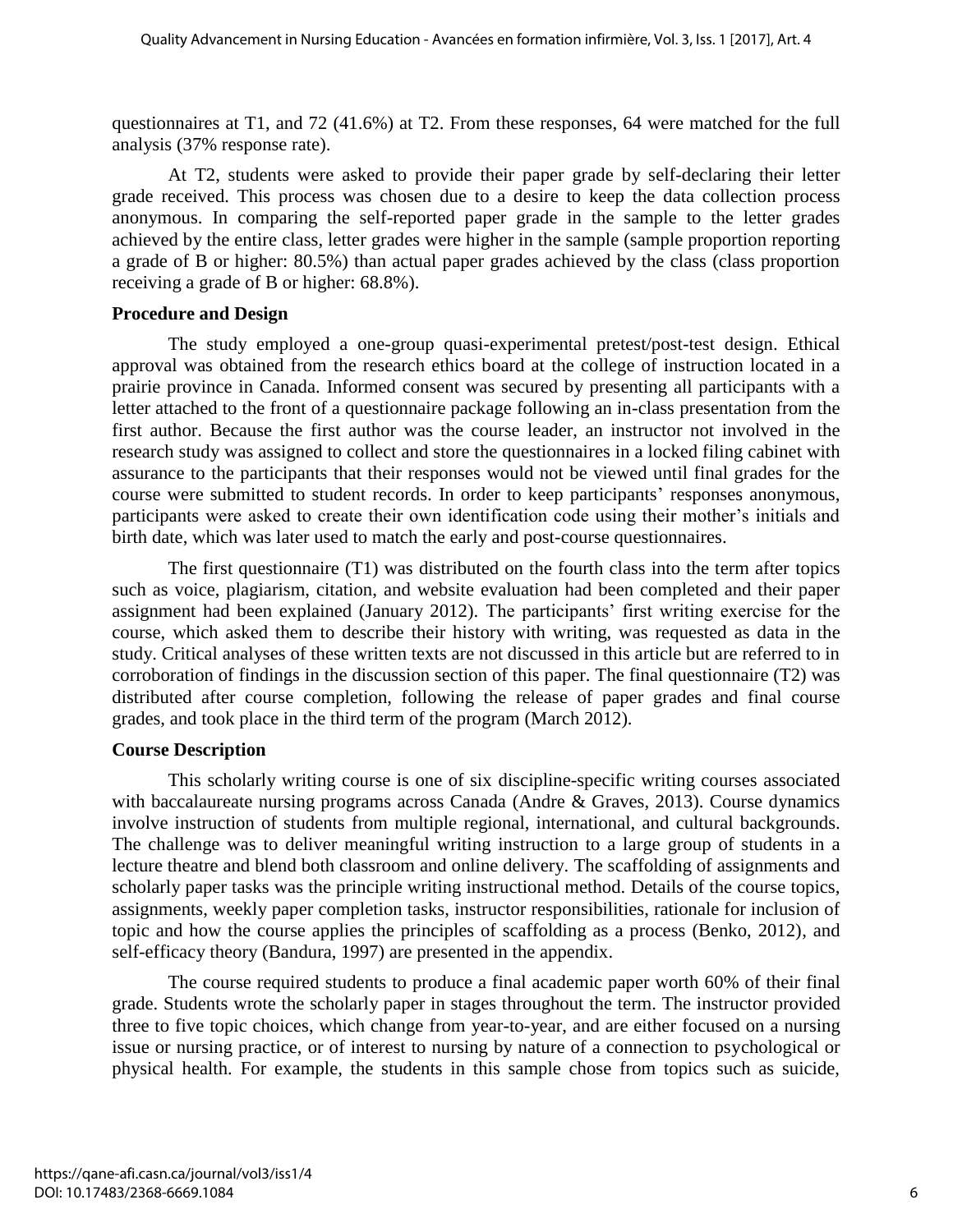victim blaming, empathy, student cheating, and bullying. Students' final papers synthesized their chosen research sources into a three-page paper incorporating two to three main headings.

Students were also required to submit an outline of their topic, upload the notes they took while preparing to write their paper, and submit one example of an early draft of their work. Feedback was provided on these early draft preparation items at student request as class size precluded giving extensive feedback to all students. This process meant that the students were given only soft due dates for submitting these items. Many students sought feedback on one or more of these preparation items as it was strongly encouraged, but there were other students who chose to upload these components at the same time they submitted their final paper for grading, making it possible that some students did not stay on pace with the course and completed all the paper writing tasks within days or hours of the due date.

#### **Measures**

**Self-Efficacy Scale for Academic Writing (SESAW).** The SESAW was designed specifically for this study and was derived from the style of Schwarzer and Jerusalem's (1995) General Self-Efficacy Scale (GSES). Bandura (1997) has been clear that global self-efficacy measurements, such as the GSES, cannot adequately capture self-efficacy associated with a specific disposition or trait. Existing scales measuring WSE are diverse with some focusing on grammar and structural aspects of writing (e.g., Pajares, 2007) or ability to complete specific writing tasks (e.g., Prat-Sala & Redford, 2012), while others have created more lengthy scales that divide WSE into multiple domains which include both tasks and skills as well as the macro perspective of assessing writing approach (e.g., Jones, 2008; MacArthur et al., 2016). Pajares (2003) states that a WSE scale will best capture the concept if it matches the outcomes expected in the investigation. The existing scales available in the literature during the planning phase of this study (fall 2011) did not adequately capture the writing challenges observed within the cohort of students in the nursing program. Therefore, the scale was developed with the course content and learning outcomes in mind. Problematic paper writing tasks such as the ability to search and interpret quality research sources, persevere in the face of writing difficulties, remain emotionally calm during the writing process, and write clearly about a chosen topic, became focus areas for assessment (see Table 1 for questionnaire items). The present scale was developed from the perspective that writing self-efficacy is both a skill and an emotions driven process. The SESAW is a 10-item 4-point Likert scale with response options ranging from strongly agree to strongly disagree. The possible range of scale scores is 10-40. Cronbach's alphas for the SESAW assessed during this study were established at .85-.90. Validity was assessed through comparisons with the GSES and was .50 and .53 at pretest and post-test respectively.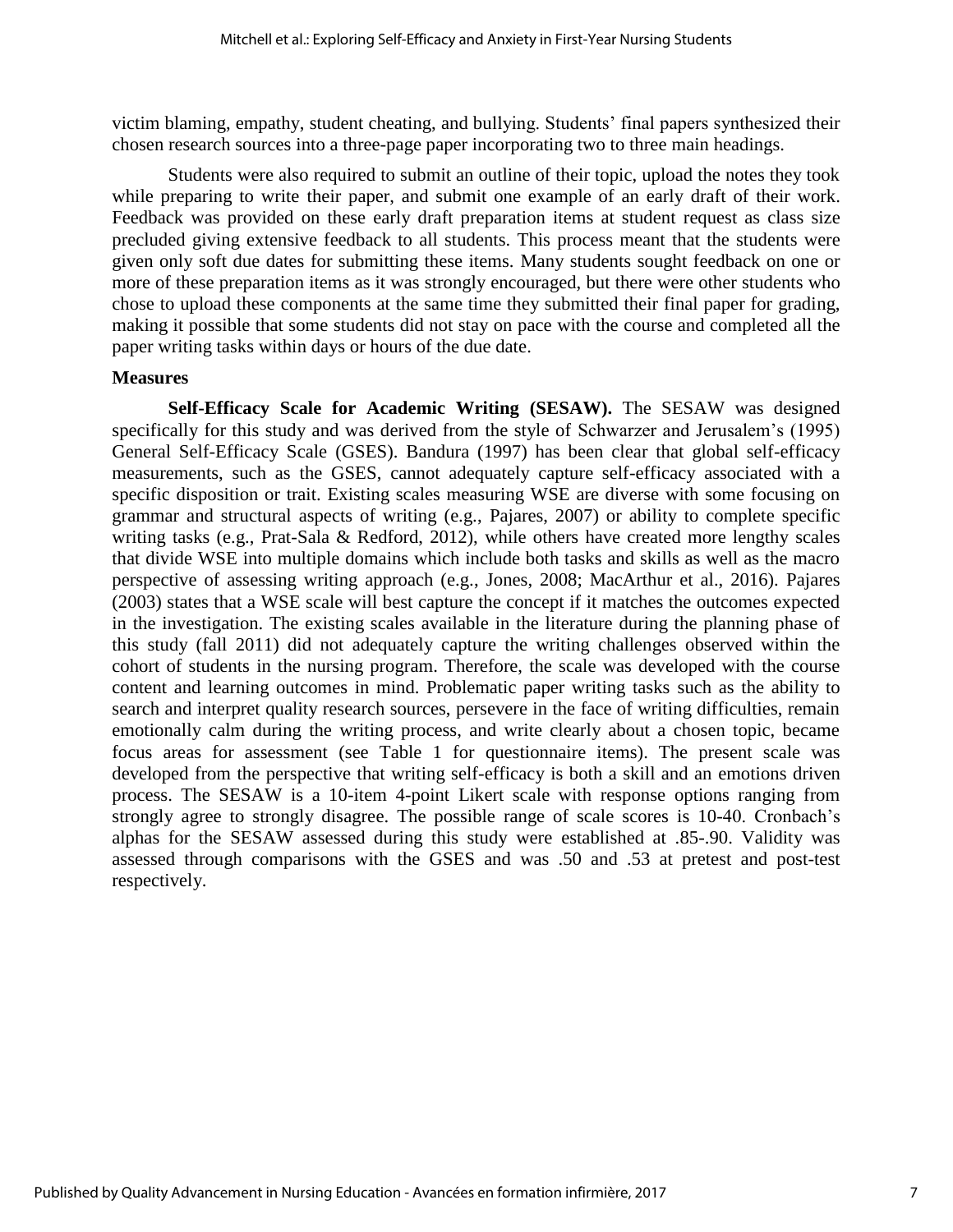#### Table 1

*Items included in the Self-Efficacy Scale for Academic Writing*

|                 | I feel I have the skills to write a scholarly paper.                                           |
|-----------------|------------------------------------------------------------------------------------------------|
| 2               | Researching a topic comes easily to me.                                                        |
| $\mathcal{R}$   | If I encounter a problem with my chosen topic, I can find strategies to overcome my            |
|                 | difficulties.                                                                                  |
| $\overline{4}$  | I am confident that I can write clearly so that others will understand my meaning.             |
| $5\overline{)}$ | I am confident in my ability to understand the topic I've chosen.                              |
| 6               | I have the skills to choose appropriate research materials to support my ideas on my topic.    |
| 7               | I am confident that I will understand the content of the research articles I find on my topic. |
| 8               | With persistence, I can write about anything asked of me.                                      |
| 9               | Even when writing feels hard, I know I can complete the task on time.                          |
| 10              | I will remain calm and in control through the writing process.                                 |

**Visual Analog Scale–Anxiety (VAS-A).** A visual analog scale was chosen for the measurement of anxiety for ease of use. A 100-mm line was created with the descriptors "not at all anxious" and "as anxious as I can imagine" on either end of the line. Respondents were asked to rate themselves based on how they felt about writing their next scholarly paper. Reliability and validity of visual analog scales for anxiety are discussed in Williams, Morlock, and Feltner (2010) which describes the VAS as correlating well with other anxiety scales (.60-.74) and achieving test-retest scores of .50-.61.

**General Self-Efficacy Survey (GSES).** Developed for the English language by Schwarzer and Jerusalem (1995), the GSES is a 10-item 4-point Likert-type questionnaire measuring general self-efficacy with a focus on coping and ability to handle hassles associated with daily life. GSE is a trait examining global personal self-efficacy assessing a person's efficacy to perform any task demanded of him/her. Respondents grade themselves on the items from "not at all true" to "exactly true." The total score is achieved by summing all responses. Scale scores range from 10-40. The inclusion of the GSES in this study was solely for the purpose of preliminary validity testing of the SESAW described above. Cronbach's alphas for the GSES have been found in the .76-.90 range. For the current study, Cronbach's alpha was .86. Criterion-related validity has been established through various positive correlations with dispositional optimism and work satisfaction, and negative correlations with anxiety, stress, and burnout (Schwarzer & Jerusalem, 1995).

#### **Results**

Data were analyzed using the *Statistical Program for the Social Sciences*. Demographic characteristics of the sample are presented in Table 2.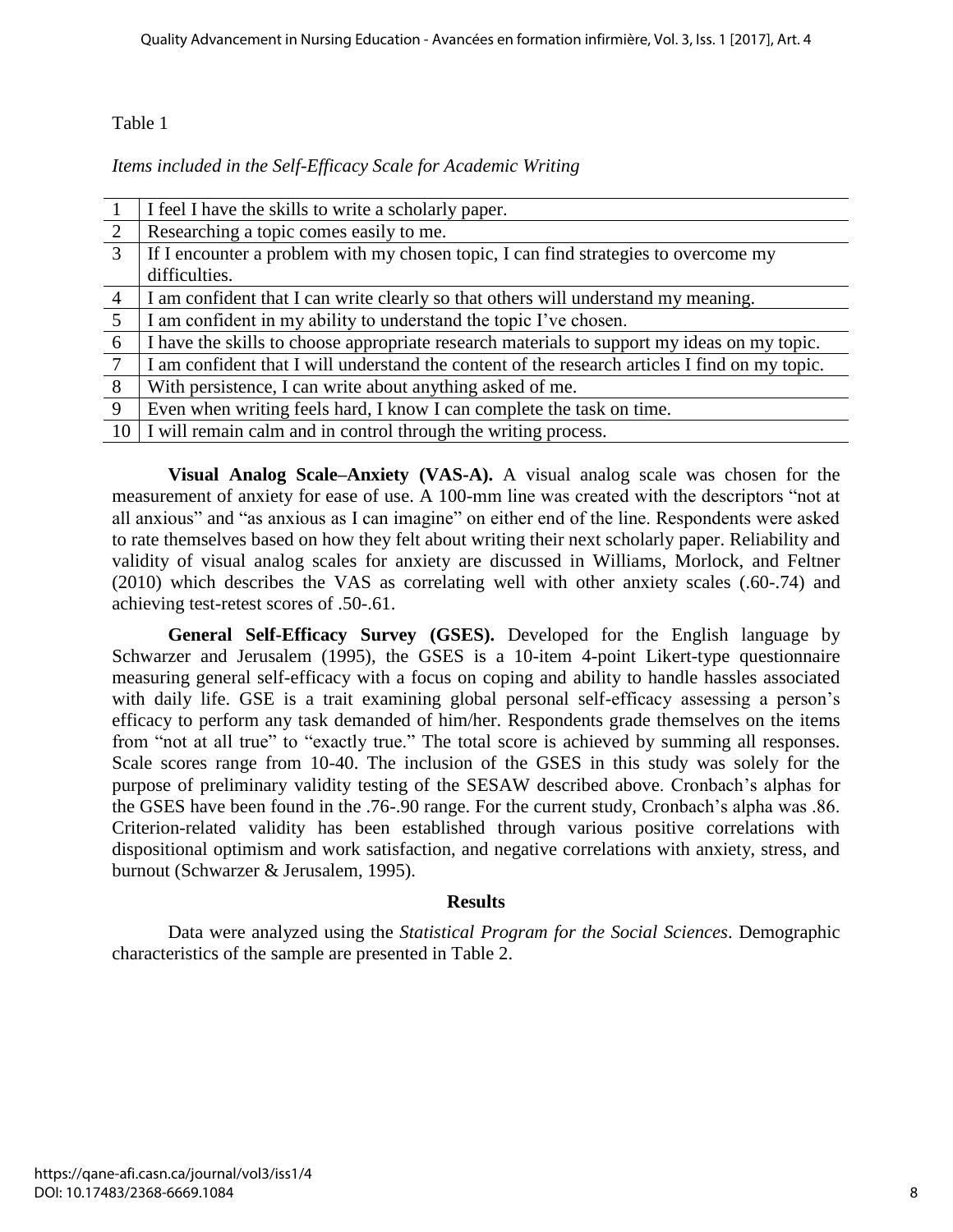#### Table 2

|                                      | $N(\%)^*$    |
|--------------------------------------|--------------|
| Age                                  |              |
| 18-24                                | $65(48.1\%)$ |
| $25-29$                              | $30(22.2\%)$ |
| $30 - 34$                            | 18 (13.3%)   |
| $35-39$                              | $10(7.4\%)$  |
| $40 - 44$                            | $7(5.2\%)$   |
| $45+$                                | $4(2.9\%)$   |
| Gender                               |              |
| Female                               | 117(86.7%)   |
| Male                                 | 18(13.3%)    |
| English as an Additional Language    |              |
| Yes                                  | 28(20.7%)    |
| N <sub>0</sub>                       | 107(79.3%)   |
| Previous Education                   |              |
| High School Diploma or Equivalent    | 20(14.8%)    |
| Previous College diploma             | 31(23.0%)    |
| Previous College/University          | $12(8.9\%)$  |
| Undergraduate degree                 |              |
| Completed some College or university | 71(52.6%)    |
| level courses                        |              |
| Graduate degree                      | $1(0.7\%)$   |
|                                      |              |

#### *Characteristics of Study Sample at T1 (N = 135)*

\* Items may not add to 100% due to missing responses

#### **Self-Efficacy from the Beginning to Post Course**

The main hypothesis for this study expected that SESAW scores would improve from early in the course to post course, but that GSES would remain stable. This hypothesis was partially supported by dependent t-test. Average SESAW was moderate at both T1 (*M* = 29.72,  $SD = 4.68$ ) and T2 ( $M = 30.67$ ,  $SD = 4.46$ ) and neared a statistically significant improvement,  $t(63) = -1.99$ ,  $p = .051$ . GSES, as expected, did not change significantly from early in the course  $(M = 31.19, SD = 3.43)$  to post course  $(M = 31.50, SD = 3.30)$ ,  $t(63) = -0.818$ ,  $p = .416$ .

#### **Anxiety from the Beginning to Post Course**

Anxiety was expected to be significantly reduced from early in the course to post course. This hypothesis was supported by dependent t-test. Anxiety levels were moderate and demonstrated a statistically significant reduction from the early course period ( $M = 55.19$ ,  $SD =$ 25.40) to the post-course period ( $M = 45.53$ ,  $SD = 27.40$ ),  $t(63) = 2.91$ ,  $p = .005$ .

#### **Correlational Analysis**

As observed in past studies, the relationship between the SESAW and the VAS-A was expected to be negative and statistically significant. This hypothesis was supported. Anxiety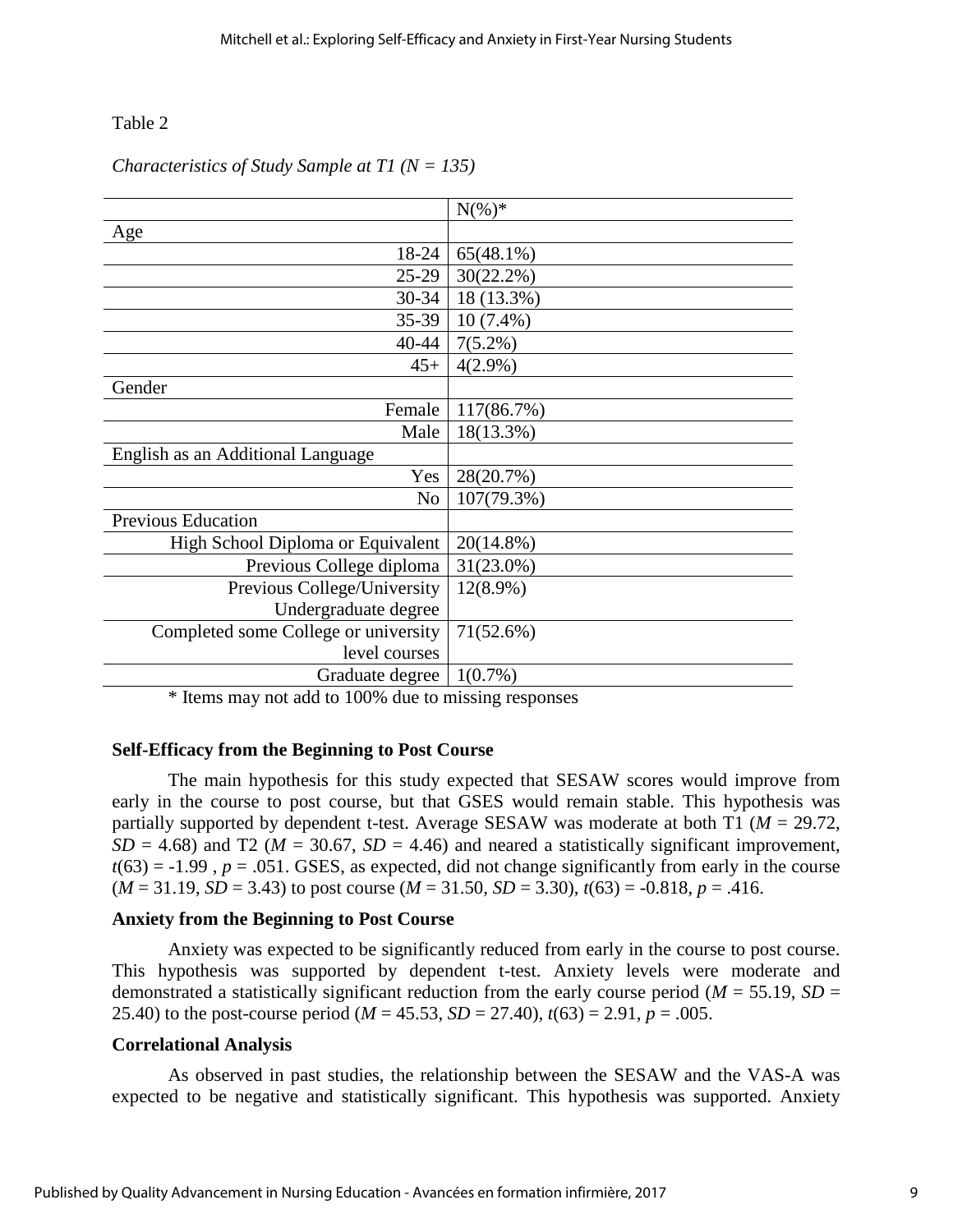correlated negatively with SESAW at both T1 and T2. Anxiety was also negatively correlated with the GSES. A summary of the Pearson's *r* correlational findings is presented in Table 3.

Table 3

|                                | <b>GSES T1</b> | VAS-AT1    | <b>SESAWT1</b> | GSES T <sub>2</sub> | VAS-AT <sub>2</sub> |
|--------------------------------|----------------|------------|----------------|---------------------|---------------------|
| <b>GSES</b><br>T <sub>1</sub>  | --             |            |                |                     |                     |
| VAS-A<br>T <sub>1</sub>        | $-0.242*$      | $- -$      |                |                     |                     |
| <b>SESAW</b><br>T <sub>1</sub> | $0.504**$      | $-0.535**$ | --             |                     |                     |
| <b>GSES</b><br>T <sub>2</sub>  | $0.589**$      | $-0.327*$  | $0.404**$      | --                  |                     |
| VAS-A<br>T <sub>2</sub>        | $-0.176$       | $0.493**$  | $-0.542**$     | $-0.327*$           | $- -$               |
| <b>SESAW</b><br>T <sub>2</sub> | $0.341*$       | $-0.551**$ | $0.648**$      | $0.531**$           | $-0.644**$          |

*Correlation of VAS-A, SESAW, and GSES at T1 and T2 (n = 64)*

 $*_{p} < .01$   $*_{p} < .001$ 

# **Paper Task Completion and Writing Self-Efficacy**

It was expected that students who stayed on pace with course material and submitted their paper preparation notes, outline, and rough draft on the soft due dates for feedback would demonstrate higher self-efficacy when compared to students who did not submit these writing components on pace with the course. This hypothesis was not supported. Independent t-test identified that at T1, students who stayed with or nearly stayed with the prescribed paper task schedule or finished early ( $M = 29.21$ ,  $SD = 4.61$ ) had significantly lower SESAW than students who self-identified as completing their paper late or last minute ( $M = 33.25$ ; *SD* = 3.73),  $t(62)$  =  $-2.36$ ,  $p = .021$ . It is also significant to note that the number of students who reported submitting their assignments late or last minute was small ( $n = 8$ , 12.5%) compared to the on-pace or nearly on-pace group ( $n = 56, 87.5\%$ ). A hand search of the questionnaires reporting late or last minute behaviour also identified that seven students self-reported a paper grade as A or A+ while one student reported receiving a C+ grade.

# **WSE as a Predictor of Self-Reported Paper Grade**

It was expected that SESAW scores at T1 would be a predictor of student self-reported paper grade. This hypothesis was supported. A regression analysis was performed to examine if SESAW at T1 acted as a predictor of self-reported grade on the final paper. In this sample, SESAW at T1 predicted 15.4% of the variance of final self-reported grade on the scholarly paper  $(p < .001)$ .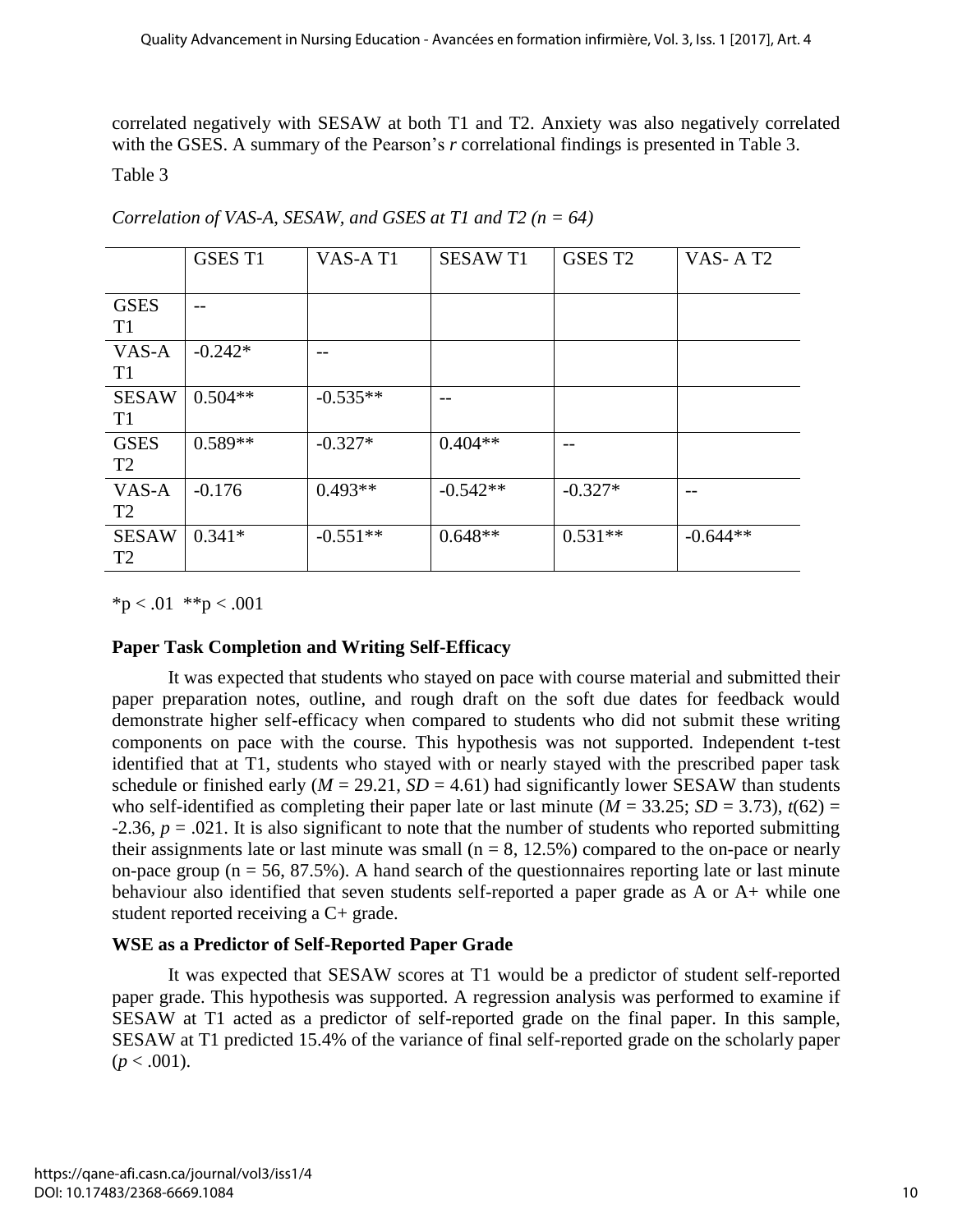#### **Previous Writing Experience and Help-Seeking Behaviour**

Differences were expected between these subgroups of students; however, none emerged. An independent t-test was performed on the SESAW scores at T1 in students with writing experience (<5 years since last academic paper, took previous writing courses, and writes regularly,  $n = 51$ , 64.6%) and those without (never written a paper,  $>5$  years since last academic paper,  $n = 28$ , 35.4%) and it was non-significant. Non-significant results were found in T1 SESAW scores among students who did ( $n = 44, 68.8\%$ ) or did not ( $n = 20, 31.2\%$ ) request paper editing assistance from family and friends. Similarly, WSE scores between the students who met with an instructor (n = 42, 65.6%) and those that did not meet with an instructor (n = 22, 34.4%) were not significant.

#### **Discussion**

The observed increase in writing self-efficacy, reduction in anxiety, and the ability of baseline SESAW scores to predict final paper grades are promising findings given the context of teaching writing instruction to an unfavourably large class size (173 students in two courses). Anxiety was significantly reduced in this population in the face of a 60% value on a scholarly paper assignment, but the post-test measure of anxiety may have captured their relief from hurdling this task rather than represent true decreased anxiety in anticipation of their next writing assignment. The VAS-A asked students to rate their anxiety based on their next scholarly paper. At T1, the expectations of the next scholarly paper were clear, and a 60% value to a final assignment could have negatively affected anxiety. At T2, with no assigned paper in the third term, the next scholarly paper was a hypothetical part of an unknown future. It was impossible to know what students were visualizing when asked to rate their anxiety based on an assignment they had not yet received information about.

In this study, WSE at T1 did not differ between the students who sought help and those who did not, which means that low self-efficacy students were also likely to seek help. This finding appears to contradict past assumptions with respect to WSE and help seeking (Jones, 2008; Walker, 2003; Woodrow, 2011), but most students in this sample may have sought help because it was strongly encouraged by the course instructor. Similar to our finding, Williams and Takaku (2011) assessed help seeking that was defined as writing centre visits and found it was the low self-efficacy students that made the most visits.

The most surprising finding was that students who reported completing their final papers late or last minute ( $n = 8$ ) had higher writing self-efficacy ( $p = .021$ ) than students who stayed on task with course materials and the timelines set out by the instructor ( $n = 56$ ). Jones (2008) has stated that beginning to write days in advance of a due date is a behaviour associated with high self-efficacy, and these results appear to contradict this assumption. Students with high selfefficacy are less likely to doubt they can complete the task successfully even with limited time. High self-efficacy students likely also spend more time thinking and planning their active writing phase but may not consider these planning activities a component of starting their paper. Emphasizing that researching, reading source articles, taking notes, creating outlines, and simply lying in bed and ruminating on their topic may help students connect how these activities are critical aspects of successful writing and are not necessarily facets of procrastination.

Self-efficacy is informed by previous experiences, previous mastery, and receiving feedback about competence during a past grading experience (Bandura, 1997). Similar to the finding in Sprenger (2013), the results of this study found no difference in WSE levels in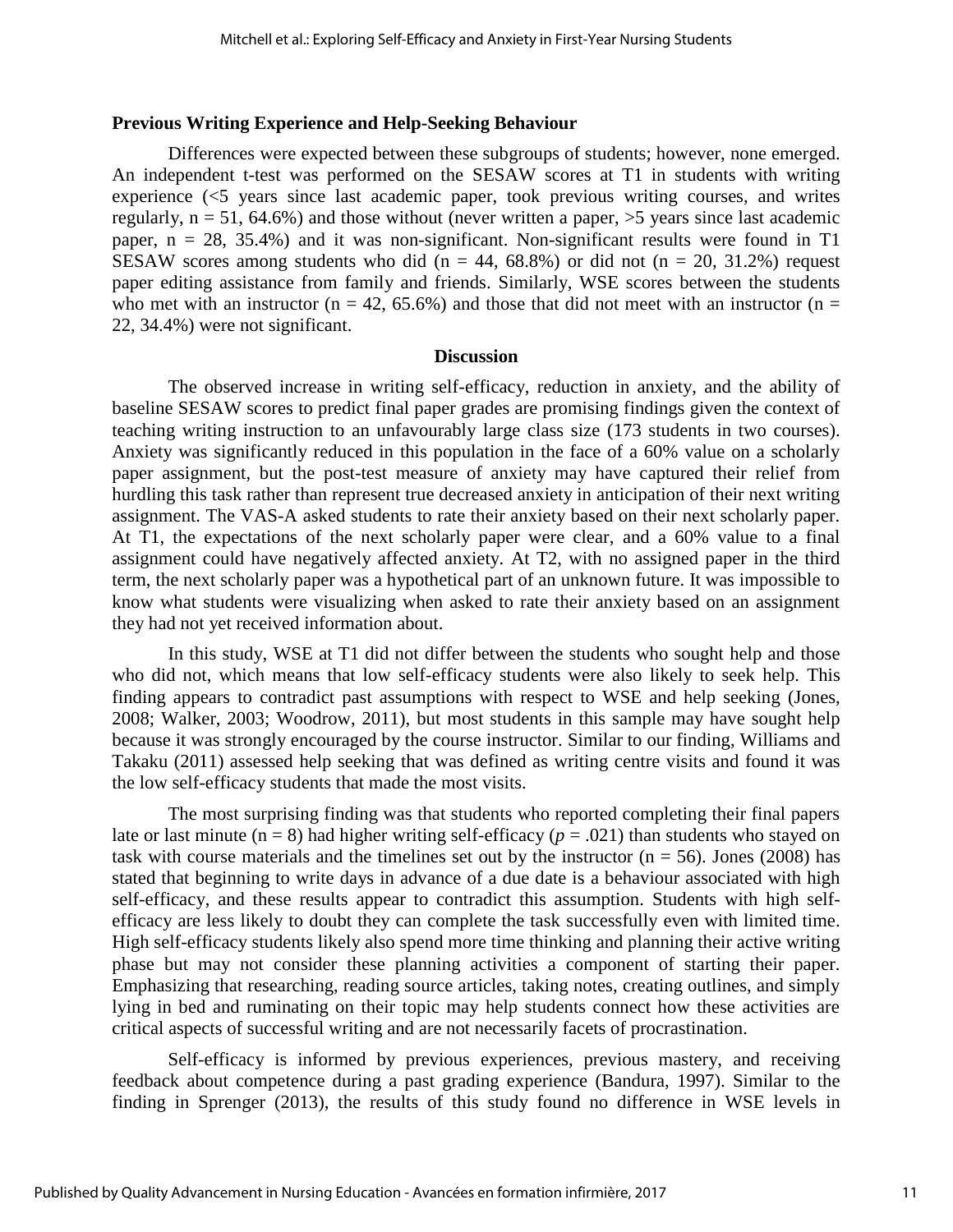students with past writing experience and those without. Past writing experience does not guarantee that those experiences were positive (Bandura, 1997; Sprenger, 2013; Woodrow, 2011). Writing traumas associated with negative past experiences originate from a past teacher's insensitivity, negative reactions and grades despite hard work, or humiliation from negative sharing experiences (Long, 2013). The first author has heard similar writing horrors from students both in conversation and as a part of the writing histories students submitted as their first writing exercise, which composed the qualitative data for this project. These negative experiences influence the mastery component of WSE. Most students' with past writing experience developed that experience in a discipline other than nursing. Differences in expectations, demands for correct use of APA formatting, and the demands of an unfamiliar nursing academic discourse may have influenced writing self-efficacy levels in students reporting experience.

#### **Study Limitations**

The results of this study are limited because the absence of a control group places in doubt that changes observed over time were due solely to participation in the scholarly writing course. While a true control group with random assignment may not be ethically possible in an educational environment, a time-control period where no writing takes place may at least provide some evidence about a possible maturation effect that can occur while learning to become a student in a new program.

Other threats to internal validity must also be identified. The convenience sample and the large attrition rate from pretest to post-test limits generalizability and sample representativeness. The timing of delivery of questionnaires created several limits to the interpretation of this data. The initial survey was distributed three to four classes after the start of the course and meant the students were well versed on the demands of the course and the final paper assignment. This knowledge may have had an influence on the degree of anxiety or writing self-efficacy reported in this analysis. The post-test was given early in the term that followed the course and contributed to a loss of follow-up of the students with the lowest grades. Because social persuasion, such as instructor feedback, is one of Bandura's stated sources of self-efficacy information, knowledge of final grades and the feedback received from the grading process may have influenced their reported writing self-efficacy.

Finally, preliminary testing of the SESAW that took place during this study has been promising, but further testing and refinement in different nursing populations will be necessary to establish the validity of the instrument. Validity testing and classic item analysis have been ongoing since the completion of this study, and results from this cohort and a subsequent cohort continue to demonstrate its effectiveness as a measure (please contact the first author for further information on the testing of this questionnaire).

#### **Implications for the Teaching of Academic Writing in Nursing**

The discipline-specific approach and scaffolding method explored in this research discuss the experience of introducing the scholarly expectations of writing within one baccalaureate nursing program. The nursing education literature purports discipline-specific writing courses as the superior method of writing instruction for nursing programs (Andre & Graves, 2013; Gimenez, 2012; Luthy et al., 2009; Oermann et al., 2014), but there continues to be limited research to support this claim. The ability to discuss nursing's evidenced-based knowledge fluently is justification that learning to write proficiently may be able to influence clinical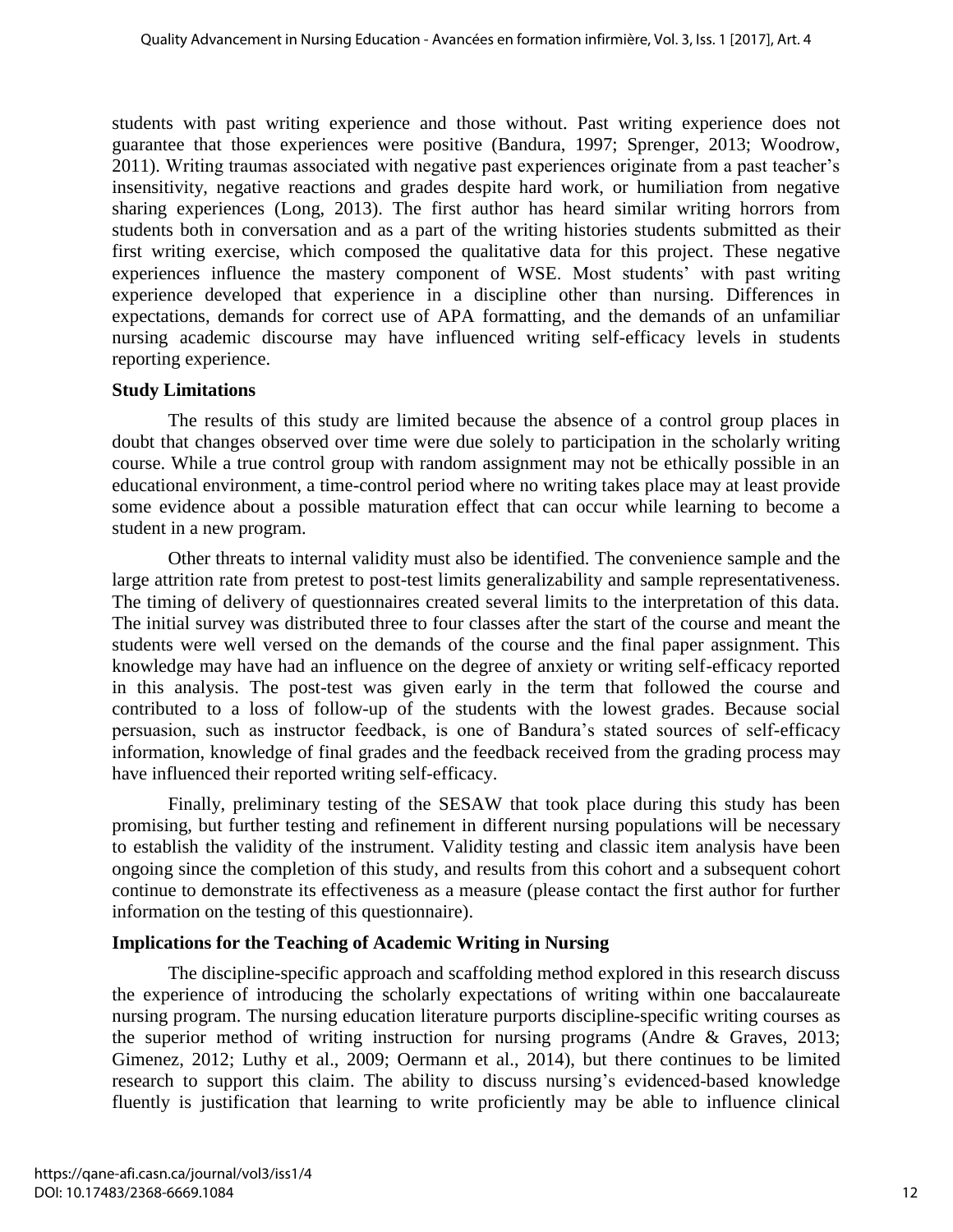competence. Proficiency in nursing discourse as an outcome of skillful writing may be a more important outcome of discipline-specific writing instruction than students learning to chart clearly, although the latter is also important.

The writing course described in this study attempted to personalize the writing process for students by requesting reflective assignments, which required that they discuss their experience with writing. Depersonalization of writing is one contributing factor to students failing to recognize their own authorship and contributes to decreased self-efficacy related to writing ability (Pittam et al., 2009). Despite efforts to help students find a personal connection to their topic, writing conventions that discourage use of first person, require the application of rigid writing and style guide formatting rules, and demand corroboration of all ideas presented can also contribute to a sense of depersonalization with writing. These conventions, while not unique to nursing, have been reported as a common trait present in nursing's academic discourse (Gimenez, 2012; Whitehead, 2002; Pittam et al., 2009).

Reflective writing requested as part of this study data (analysis not discussed in this article) confirm many of the findings identified in the quantitative results: high anxiety causes doubt about capacity to write well, reports of both positive and negative past grading experiences have a corresponding influence on writing confidence, participants identified that they felt their writing confidence affected their grades, and there were several reports from students that they had written papers in past courses within hours of the due date and still achieved high grades. Reflection can help students connect with their personal authorial identity and assist students in comparing and contrasting their writing experiences from the past and present (Fernsten & Reda, 2011). Future research should explore the influence of reflective assignments on WSE.

Conversations about writing must continue as students advance into the higher levels of their program as writing instruction does not end with an introductory course (Luthy et al., 2009; Oermann et al., 2014). Because self-efficacy has been identified as a trait that is not fixed, it is reasonable to expect that teaching methods and instructor involvement in student progress through scaffolding methods can change self-efficacy beliefs (Woodrow, 2011). While introductory writing courses, such as the course presented, require instruction of basic writing skills and tasks (Walsh et al., 2014), scaffolding models can be applied to any course at any level of a nursing program where increasingly complex nursing knowledge needs to be integrated into a written assignment demonstrating critical analysis or argument on a topic. The course described in this research was developed from a nursing perspective by an instructor with a background in English literature and creative writing. Instructor involvement was intense, and the feedback provided in the course was extensive. All course activities built toward their final academic paper.

The scaffolding instructional method described in the Appendix focused on recruiting students to value writing in a nursing program. Choice of paper topic to ensure engagement with the literature and then further encouraging choice by allowing the students to address their topic using the discussion points that most resonated with them were additional methods used to recruit students to the task of writing. In a short three-page paper, it was impossible for the students to complete a thorough discussion of every aspect of their topic, so collaborating with the students to help them identify topic-limiting strategies was required for success on this assignment.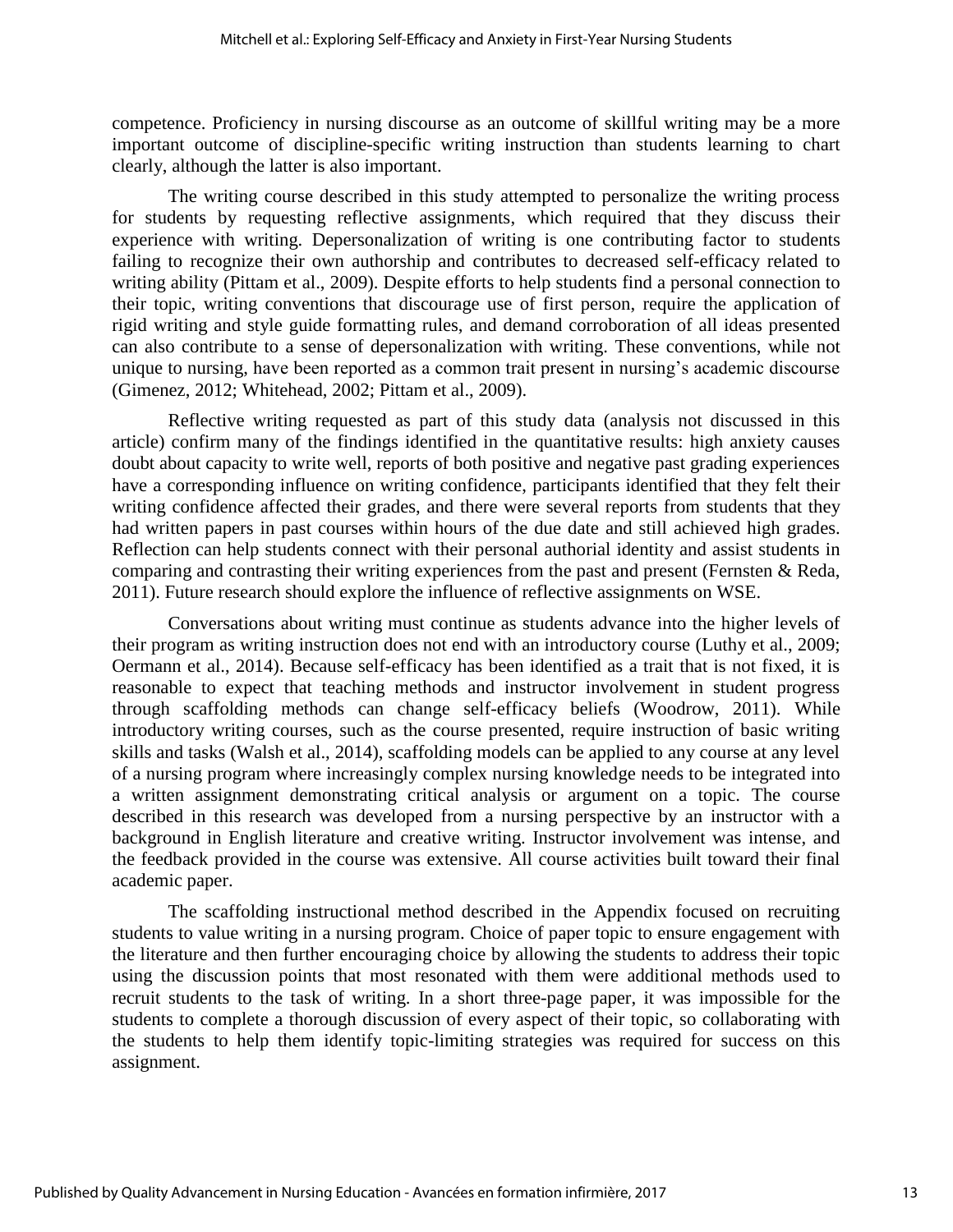In their systematic review of the literature, Oermann et al. (2014) analyzed a wide variety of studies and discussion articles with no comparable interventions. Writing assignments, workshops, courses (both online and face to face), faculty feedback, peer review, rubric standardizations, and self-directed activities all have the potential to improve writing selfefficacy and performance, but structured research on the topic, especially in baccalaureate nursing populations, is currently inadequate. This study did not explore whether writing performance improved from the beginning of the course to the end, but testing the influence of scaffolding methods on writing quality could be valuable. Future research on writing should focus on following a cohort of students and examine their writing growth throughout an academic curriculum (Jones, 2008; Luthy et al., 2009; Oermann et al., 2014). If, as several authors claim, discipline-specific writing courses are preferable and show enhanced writing outcomes when compared to generic courses (Carstens, 2011; Luthy et al., 2009; Van de Poel & Gasiorek, 2012), then it follows that discipline-specific investigations of writing are critical.

#### **Conclusion**

First-year nursing students can benefit from taking a discipline-specific writing course as both writing anxiety and writing self-efficacy can potentially be improved in this population; however, additional research is required to support this claim. Writing is both a technical, skillbased activity and an emotionally driven practice, and both components of this complex experience need to be examined. When teaching writing to nursing students, faculty need to be aware of the role that writing activities play in students learning the language of their profession and help students to connect with their own authorship through reflective practices.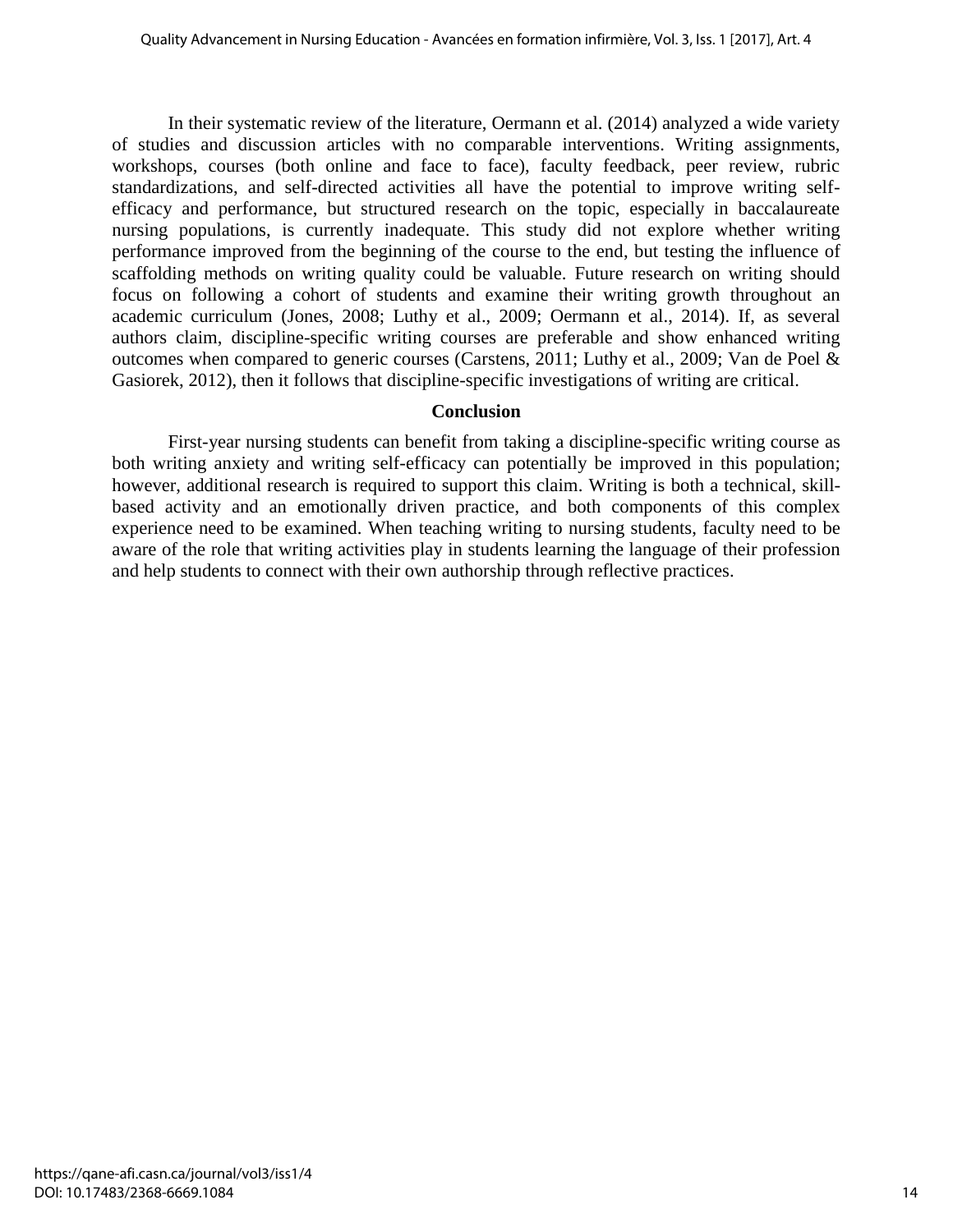#### **References**

- Andre, J. D., & Graves, R. (2013). Writing requirements across nursing programs in Canada. *Journal of Nursing Education, 52*(2), 91–97. doi[:10.3928/01484834-20130114-02](http://dx.doi.org.athena.rrc.mb.ca:2048/10.3928/01484834-20130114-02)
- Antoniou, M., & Moriarty, J. (2008). What can academic writers learn from creative writers? Developing guidance and support for lecturers in higher education. *Teaching in Higher Education, 13*(2), 157–167. doi:10.1080/13562510801923229
- Bandura, A. (1997). *Self-efficacy: The exercise of control.* New York, NY: W. H. Freeman.
- Benko, S. L. (2012). Scaffolding: An ongoing process to support adolescent writing development. *Journal of Adolescent & Adult Literacy, 56*(4), 291–300. doi:10.1002/JAAL.00142
- Carstens, A. (2011). Generic versus discipline-specific writing interventions: Report on a quasiexperiment. *Southern African Linguistics and Applied Language Studies, 29*(2), 149–165. doi:10.2989/16073614.2011.633363
- Ekholm, E., Zumbrunn, S., & Conklin, S. (2015). The relation of college student self-efficacy toward writing and writing self-regulation aptitude: Writing feedback perceptions as a mediating variable. *Teaching in Higher Education, 20*(2), 197–207. doi:10.1080/13562517.2014.974026
- Fernsten, L. A., & Reda, M. (2011). Helping students meet the challenges of academic writing. *Teaching in Higher Education, 16*(2), 171–182. doi:10.1080/13562517.2010.507306
- Gazza, E. A., & Hunker, D. F. (2012). Facilitating scholarly writer development: The writing scaffold. *Nursing Forum, 47*(4), 278–285. doi:10.1111/j.1744-6198.2012.00275.x
- Gimenez, J. (2012). Disciplinary epistemologies, generic attributes and undergraduate academic writing in nursing and midwifery. *Higher Education, 63*, 401–419. doi:10.1007/s10734- 011-9447-6
- Goodman, S. B., & Cirka, C. C. (2009). Efficacy and anxiety: An examination of writing attitudes in a first-year seminar. *Journal on Excellence in College Teaching, 20*(3), 5–28.
- Harris, R. (2015). *Evaluating internet research sources.* Retrieved from http://www.virtualsalt.com/evalu8it.htm
- Jones, E. (2008). Predicting performance in first-semester college basic writers: Revisiting the role of self-beliefs. *Contemporary Educational Psychology, 33*, 209–238. doi:10.1016/j.cedpsych.2006.11.001
- Luthy, K. E., Peterson, N. E., Lassetter, J. H., & Callister, L. C. (2009). Successfully incorporating writing across the curriculum with advanced writing in nursing. *Journal of Nursing Education, 48*(1), 54–59. doi:10.3928/01484834-20090101-07
- Long, T. L. (2013). Self-efficacy and writing beliefs in nursing. *Nurse Author & Editor*, *23*(4), 1–4.
- MacArthur, C. A., Philippakos, Z. A., & Graham, S. (2016). A multicomponent measure of writing motivation with basic college writers. *Learning Disability Quarterly, 39*(1), 31– 43. doi:10.1177/0731948715583115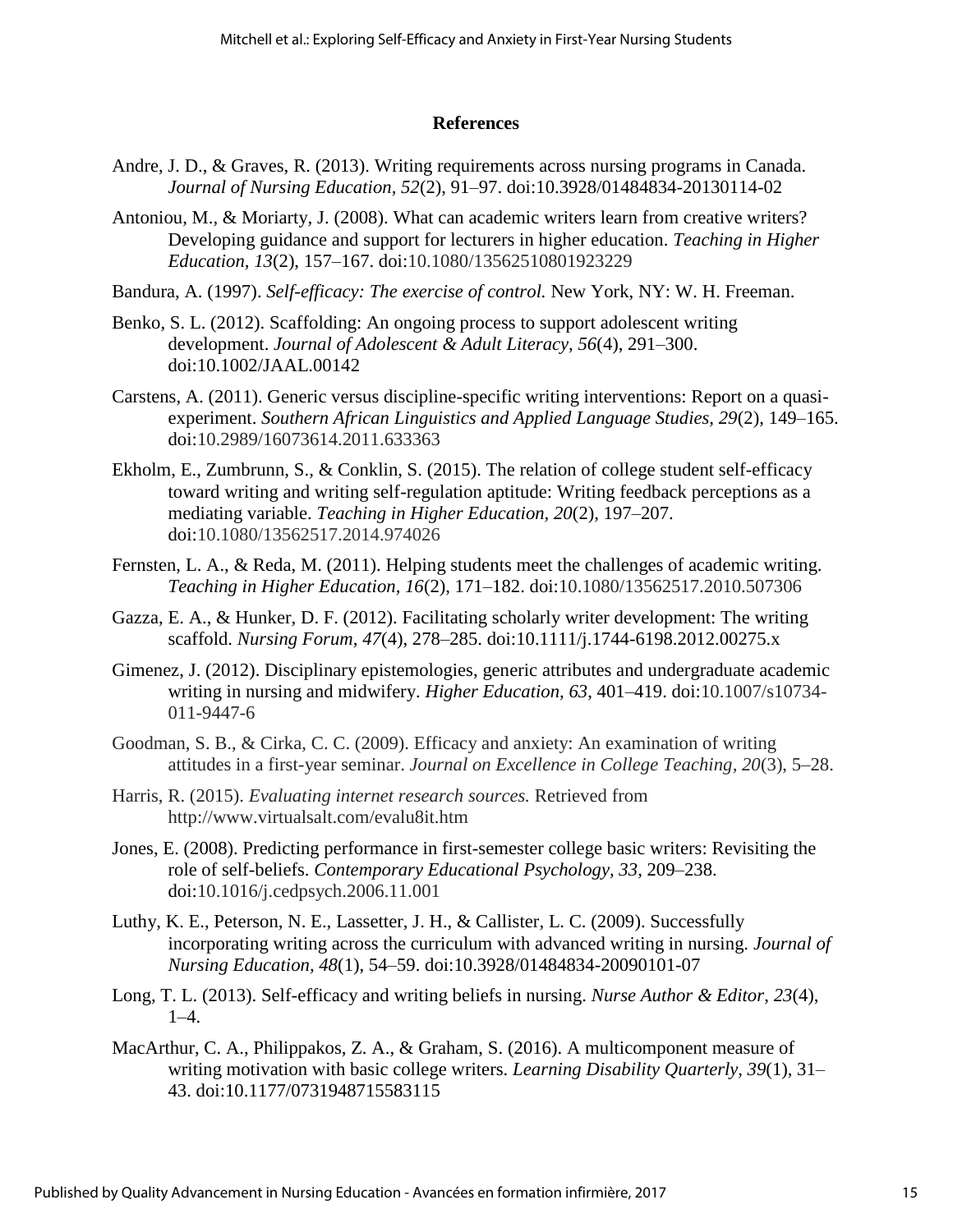- McVey, D. (2008). Why all writing is creative writing. *Innovations in Education and Teaching International, 45*(3), 289–294. doi:10.1080/14703290802176204
- Miller, L. C., Russell, C. L., Cheng, A. L., & Skarbek, A. J. (2015). Evaluating undergraduate nursing students' self-efficacy and competence in writing: Effects of a writing intensive intervention. *Nurse Education in Practice, 15*(3), 174–180. [doi:10.1016/j.nepr.2014.12.002](http://dx.doi.org/10.1016/j.nepr.2014.12.002)
- Mandleco, B. L., Bohn, C., Callister, L. C., Lassetter, J., & Carlton, T. (2012). Integrating advanced writing content into a scholarly inquiry in nursing course. *International Journal of Nursing Education Scholarship, 9*(1), 1–16. doi:10.1515/1548-923X.2213
- Martinez, C. T., Kock, N., & Cass, J. (2011). Pain and pleasure in short essay writing: Factors predicting university students' writing anxiety and writing self-efficacy. *Journal of Adolescent & Adult Literacy, 54*(5), 351–360. doi:10.1598/JAAL.54.5.5
- Oermann, M. H., Leonardelli, A. K., Turner, K. M., Hawks, S. J., Derouin, A. L., & Hueckel, R. M. (2014). Systematic review of educational programs and strategies for developing students' and nurses' writing skills. *Journal of Nursing Education, 54*(1), 28–34. doi[:10.3928/01484834-20141224-01](http://dx.doi.org.athena.rrc.mb.ca:2048/10.3928/01484834-20141224-01)
- Pajares, F. (2003). Self-efficacy beliefs, motivation, and achievement in writing: A review of the literature. *Reading & Writing Quarterly, 19*, 139–158. doi:10.1080/10573560390143085
- Pajares, F. (2007). Empirical properties of a scale to assess writing self-efficacy in school contexts. *Measurement and Evaluation in Counselling and Development, 39*, 239–249.
- Pajares, F., & Johnson, M. J. (1994). Confidence and competence in writing: The role of selfefficacy, outcome expectancy, and apprehension. *Research in the Teaching of English, 28*(3), 313–331.
- Pittam, G., Elander, J., Lusher, J., Fox, P., & Payne, N. (2009). Student beliefs and attitudes about authorial identity in academic writing. *Studies in Higher Education, 34*(2), 153– 170. doi:10.1080/03075070802528270
- Prat-Sala, M., & Redford, P. (2012). Writing essays: Does self-efficacy matter? The relationship between self-efficacy in reading and in writing and undergraduate students' performance in essay writing. *Educational Psychology, 32*(1), 9–20. doi:10.1080/01443410.2011.621411
- Sanders-Reio, J., Alexander, P. A., Reio, T. G., & Newman, I. (2014). Do students' beliefs about writing relate to their writing self-efficacy, apprehension, and performance? *Learning and Instruction, 33*, 1–11. doi:10.1016/j.learninstruc.2014.02.001
- Schwarzer, R., & Jerusalem, M. (1995). General self-efficacy scale. In J. Weinman, S. Wright, & M. Johnston (Eds.). *Measures in Health Psychology – A user's portfolio: Causal and control beliefs* (pp. 35–37). Windsor, UK: NFER-Nelson.
- Sprenger, L. (2013). *Perceptions and writing experiences of nursing students: A mixed methods exploration of writing self-efficacy* (Doctoral dissertation) Capella University. Retrieved from http://gradworks.umi.com/36/05/3605270.html
- Troxler, H., Vann, J. C. J., & Oermann, M. H. (2011). How baccalaureate nursing programs teach writing. *Nursing Forum, 46*(4), 280–288. doi:10.1111/j.1744-6198.2011.00242.x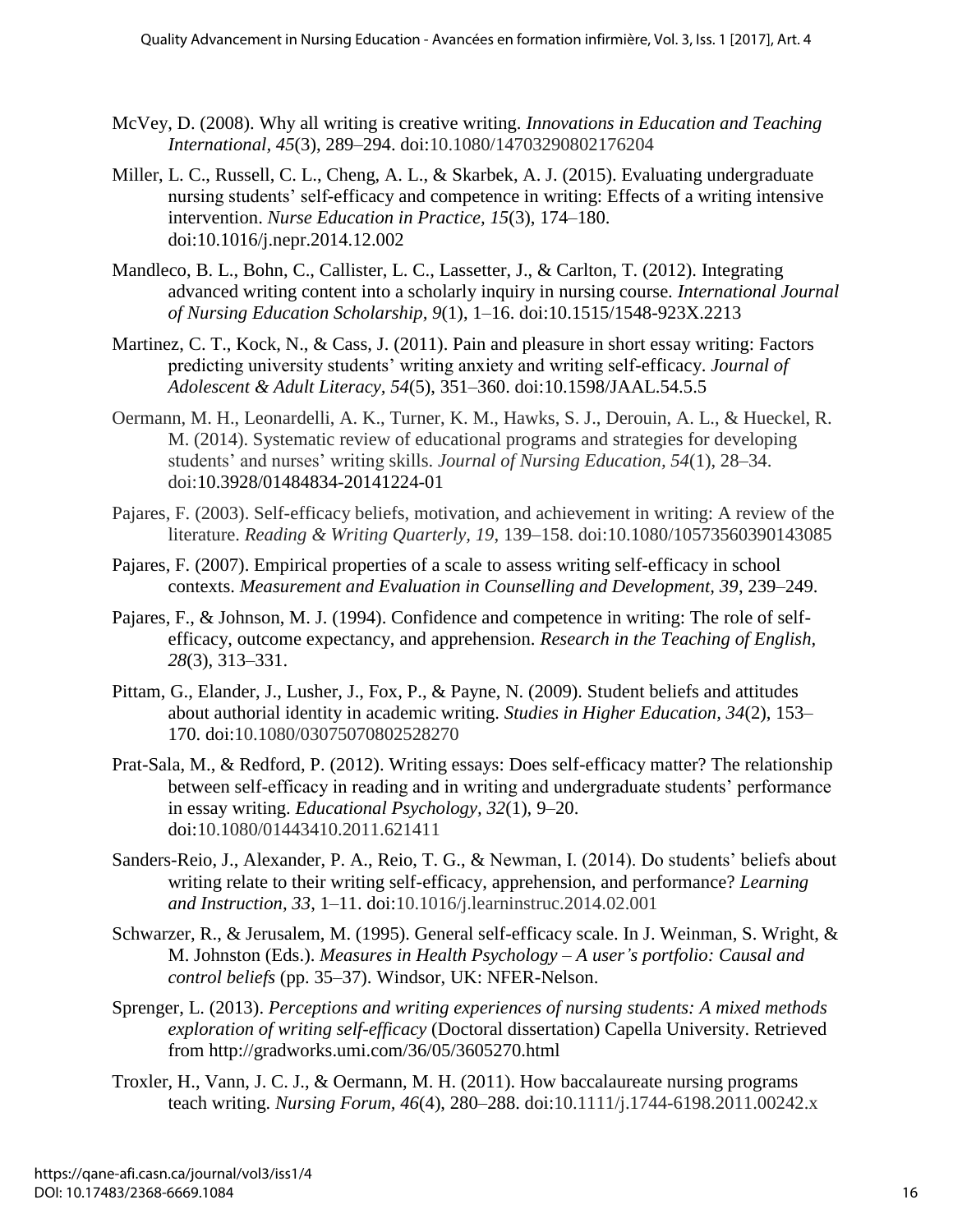- Van de Poel, K., & Gasiorek, J. (2012). Effects of an efficacy-focused approach to academic writing on students' perceptions of themselves as writers. *Journal of English for Academic Purposes, 11*, 294–303. doi:10.1016/j.jeap.2012.07.003
- Vanderburg, R. M. (2006). Reviewing research on teaching writing based on Vygotsky's Theories: What can we learn? *Reading & Writing Quarterly, 22*, 375–393. doi:10.1080/10573560500455778
- Walker, B. J. (2003). The cultivation of student self-efficacy in reading and writing. *Reading & Writing Quarterly, 19*, 173–187. doi:10.1080/10573560308217
- Walsh, K. P., Prokos, A., & Bird, S. R. (2014). Building a better term paper: Integrating scaffolded writing and peer review. *Teaching Philosophy, 37*(4), 481–497. doi:10.5840/teachphil201410225
- Whitehead, D. (2002). The academic writing experiences of a group of student nurses: A phenomenological study. *Journal of Advanced Nursing, 38*(5), 498–506. doi:10.1046/j.1365-2648.2002.02211.x
- Williams, V. S. L., Morlock, R. J., & Feltner, D. (2010). Psychometric evaluation of a visual analog scale for the assessment of anxiety. *Heath and Quality of Life Outcomes, 8*(57), 1– 8. doi:10.1186/1477-7525-8-57
- Williams, J. D., & Takaku, S. (2011). Help seeking, self-efficacy, and writing performance among college students. *Journal of Writing Research, 3*(1), 1–18. doi:10.17239/jowr2011.03.01.1
- Woodrow, L. (2011). College English writing affect: Self-efficacy and anxiety. *System, 39*(4), 510–522. doi:10.1016/j.system.2011.10.017
- Woody, J. D., Zeleny, M. G., D'Souza, H. J., Harder, J., Reiser, J., & Szto, P. (2014). Student progress in a social work writing course: Self-efficacy, course objectives, and skills. *Journal of Social Work Education, 50*, 507–524. doi:10.1080/10437797.2014.917895
- Zimmerman, B. J., & Bandura, A. (1994). Impact of self-regulatory influences on writing course attainment. *American Educational Research Journal, 31*(4), 845–862. doi:10.3102/00028312031004845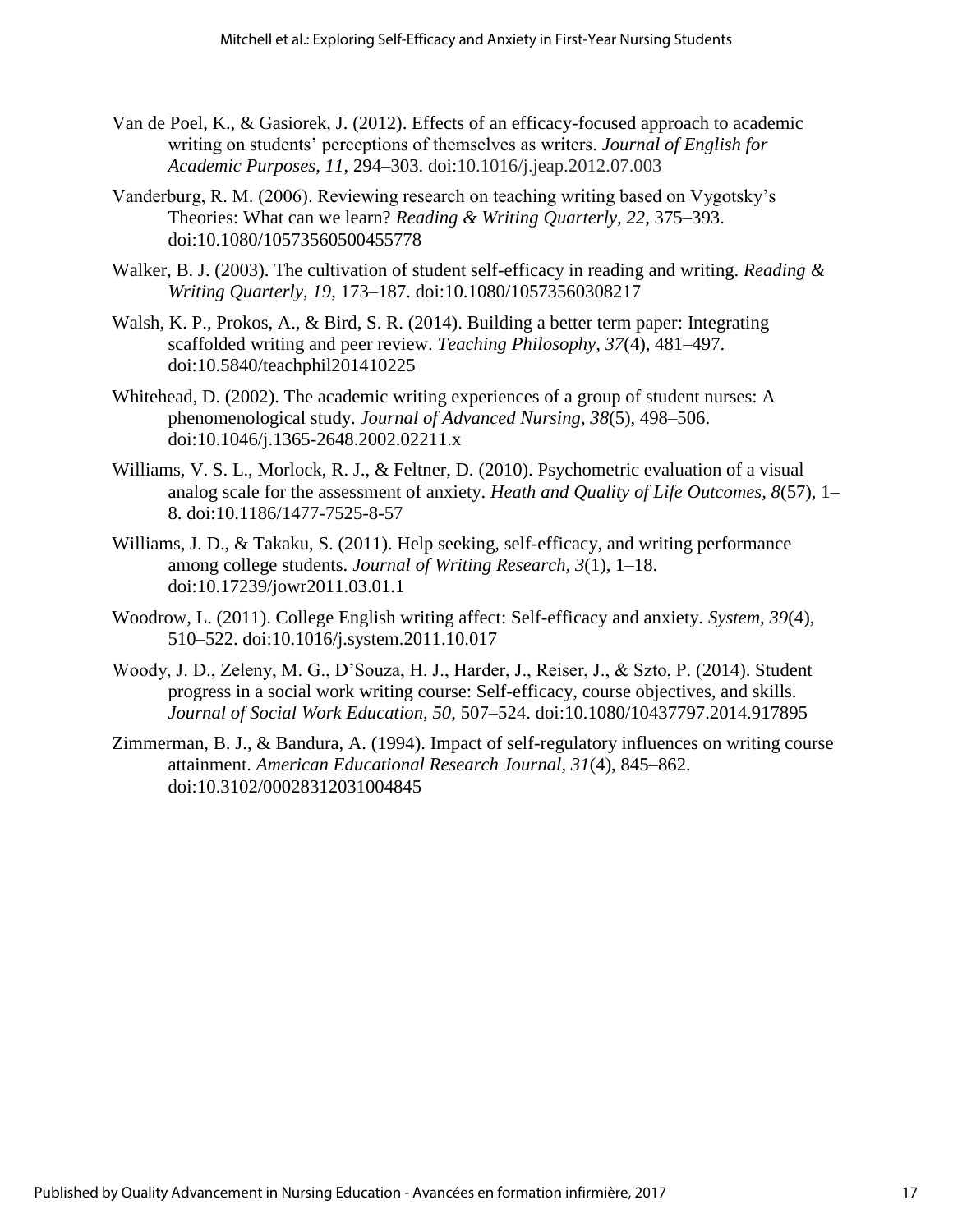# Appendix

# **Applying Bandura's Self-Efficacy Theory and Scaffolding Instructional Methods to the Scholarly Writing Course\***

| Week       | Course<br><b>Module</b>                                  | <b>Related Assignment and</b><br><b>Scholarly Paper Task</b>                                                                                                                                                                                                                                                                                             | <b>Instructor Responsibility</b>                                                                                                                                                                                                                                                               | <b>Scaffolding as a</b><br><b>Process Model</b><br>(Benko, 2012)                                                                                                                                                                    | <b>Sources of Self-</b><br>Efficacy (Bandura,<br>1997)                                                                              | <b>Rationale for</b><br><b>Writing Activity</b>                                                                                                                                                                       |
|------------|----------------------------------------------------------|----------------------------------------------------------------------------------------------------------------------------------------------------------------------------------------------------------------------------------------------------------------------------------------------------------------------------------------------------------|------------------------------------------------------------------------------------------------------------------------------------------------------------------------------------------------------------------------------------------------------------------------------------------------|-------------------------------------------------------------------------------------------------------------------------------------------------------------------------------------------------------------------------------------|-------------------------------------------------------------------------------------------------------------------------------------|-----------------------------------------------------------------------------------------------------------------------------------------------------------------------------------------------------------------------|
| 1          | <b>Writing Voice</b>                                     | Writing Exercise #1 $(3\%)$ – A<br>reflection on my history as a<br>writer.<br>Scholarly paper task: Scholarly<br>paper topic choices presented.<br>Students also reflect on what<br>topic about which they may like<br>to write.                                                                                                                        | Prepare course materials<br>and answers emails and<br>questions (applies to all<br>modules).<br>Explain scholarly paper<br>topics and their<br>applicability to nursing.<br>Support students in their<br>paper topic choices.                                                                  | <b>Task Selection:</b><br>Appropriateness of<br>task (first-year level of<br>complexity).<br>Student choice allows<br>for ownership of topic.<br>Recruit student to the<br>value of academic<br>writing in nursing.                 | Mastery<br>(distinguishing<br>academic voice<br>from other writing<br>voices)<br>Social persuasion<br>(feedback from<br>instructor) | Acquaint students<br>with their identity as<br>"authors"                                                                                                                                                              |
| $\sqrt{2}$ | Plagiarism                                               | Writing Exercise #2 $(3%)$<br>Summarizing the content of a<br>short video that tells a story<br><b>Scholarly paper task: Continue</b><br>to reflect on topic options. Begin<br>preliminary web search for<br>applicable research materials.                                                                                                              | Interactive class discussion<br>about academic<br>misconduct.<br>Provide examples of<br>plagiarized writing.<br>Alleviate student anxiety<br>about academic<br>misconduct.                                                                                                                     | Teacher instruction:<br>Mark critical features<br>(clarify confusing<br>aspects of the task,<br>which allows students<br>to progress forward<br>toward completion)<br>Teacher stance:<br>Frustration control<br>(anxiety reduction) | Mastery<br>(understanding<br>academic<br>misconduct)<br>Emotional arousal<br>(anxiety control)<br>Social persuasion                 | Prevent academic<br>misconduct                                                                                                                                                                                        |
| 3          | Paraphrasing,<br>Citation,<br><b>Direct</b><br>Quotation | APA online Quiz #1 $(5%)$<br><b>Citation and Direct Quotation</b><br>Writing Exercises $#3, 4, 5 (9%)$<br>(completed in different weeks of<br>the course)<br>Build capacity to summarize,<br>paraphrase and synthesize 1, 2,<br>then 3 provided short excerpts<br>into a paragraph on a health-,<br>nursing-, social-, or psychology-<br>related topics. | Provide formative<br>feedback on writing<br>exercises (applies to<br>exercises 1 and 2 as well).<br>These exercises received<br>full marks for satisfactory<br>completion regardless of<br>the number of errors made.<br>Give feedback on<br>grammar, APA citation,<br>and clarity of writing. | Teacher instruction:<br>Reduce the degrees of<br>freedom of the task<br>(simplifying the<br>demands of the task<br>and breaking it down<br>into its components)                                                                     | Mastery (learning to<br>paraphrase and cite)<br>Emotional arousal<br>(anxiety control)<br>Social persuasion                         | Developing habits of<br>citing sources during<br>the act of<br>paraphrasing.<br>Exposing students to<br>the creativity<br>required to combine<br>sources into a new<br>whole, with<br>increasing<br>complexity as the |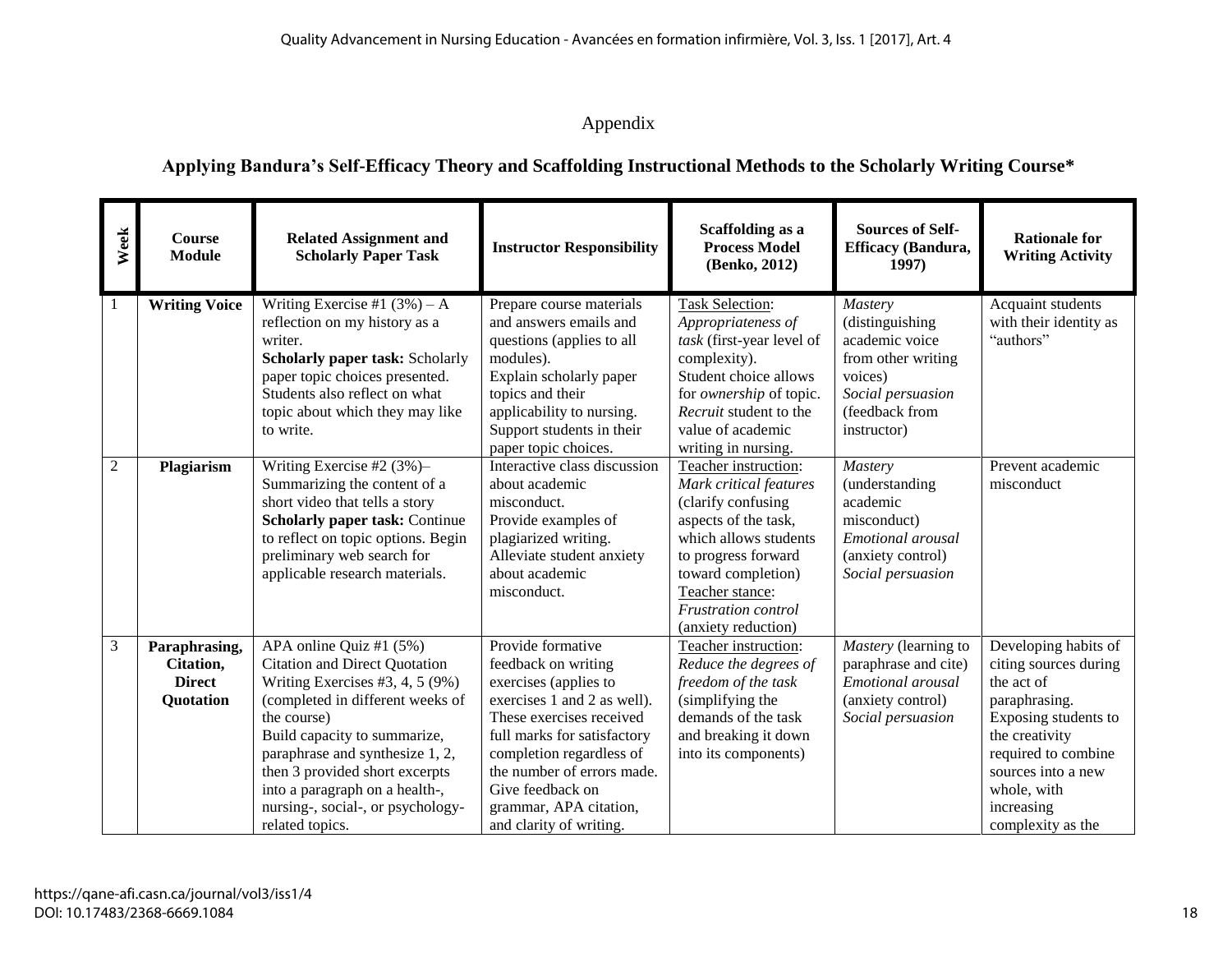|                |                                         | Correct APA citation of<br>paraphrases and direct quotes<br>used as required.<br>Scholarly paper task: Solidify<br>topic choice                                                                                                                                                                                                                                                                                                                                                                                                                                                                                                         | Comment when student<br>tends to paraphrase/<br>summarize provided<br>sources one at a time in the<br>order presented rather than<br>giving a fluent synthesis<br>that creates a new whole.          |                                                                                                                                                                                                                                               |                                                                                                                                        | number of sources<br>increases with each<br>exercise.                                                                                                                                              |
|----------------|-----------------------------------------|-----------------------------------------------------------------------------------------------------------------------------------------------------------------------------------------------------------------------------------------------------------------------------------------------------------------------------------------------------------------------------------------------------------------------------------------------------------------------------------------------------------------------------------------------------------------------------------------------------------------------------------------|------------------------------------------------------------------------------------------------------------------------------------------------------------------------------------------------------|-----------------------------------------------------------------------------------------------------------------------------------------------------------------------------------------------------------------------------------------------|----------------------------------------------------------------------------------------------------------------------------------------|----------------------------------------------------------------------------------------------------------------------------------------------------------------------------------------------------|
| $\overline{4}$ | <b>Peer Reviewed</b><br><b>Journals</b> | <b>Scholarly paper task: Search</b><br>peer-reviewed databases for peer-<br>reviewed journals on chosen<br>topic. Decide on the fit of located<br>articles for topic focus.                                                                                                                                                                                                                                                                                                                                                                                                                                                             | Library orientation.<br>On request, the review<br>peer-review status of<br>articles located.<br>Alleviate writing anxiety<br>(applies to all modules)                                                | Teacher instruction:<br>Reduce the degrees of<br>freedom of the task<br>Mark critical features<br>Direction maintenance<br>(ensuring students stay<br>on task with the<br>appropriate focus)<br>Teacher stance:<br><b>Frustration</b> control | Mastery<br>(recognizing and<br>searching for peer-<br>reviewed sources)<br>Emotional arousal<br>(anxiety control)<br>Social persuasion | Emphasizing that<br>peer-reviewed<br>sources are the<br>highest in the<br>hierarchy of literature<br>used for academic<br>purposes.<br>Provide basic<br>literature search<br>skills beyond Google. |
| 5              | Website<br><b>Evaluation</b>            | <b>Website Evaluation Assignment</b><br>$(10\%)$ : Choose one web-based<br>article (not from an academic<br>peer-reviewed source, news<br>source, or a homepage of a<br>website) and complete a provided<br>template to assess that article<br>using the CARS checklist<br>(Harris, 2015).<br><b>Scholarly paper task: Ensure</b><br>minimum expected sources for<br>the scholarly paper assignment<br>have been located: 3 peer-<br>reviewed journals, 1 web source,<br>and 1 book specific to the topic<br>(a second web source may be<br>appropriate in the case of some<br>topics).<br>Read and highlight all research<br>material. | Assess website evaluations<br>for student ability to<br>identify factors that<br>increase or decrease the<br>credibility, accuracy,<br>reasonableness or support<br>(CARS) of the chosen<br>website. | Teacher instruction:<br>Reduce the degrees of<br>freedom of the task<br>Mark critical features<br>Direction maintenance<br>Teacher stance:<br><b>Frustration</b> control                                                                      | Mastery<br>(recognizing that not<br>all web sources are<br>trustworthy)<br>Emotional arousal<br>(anxiety control)<br>Social persuasion | Beginning to develop<br>the career-long skill<br>of critically<br>analyzing the<br>trustworthiness of<br>web-based<br>information                                                                  |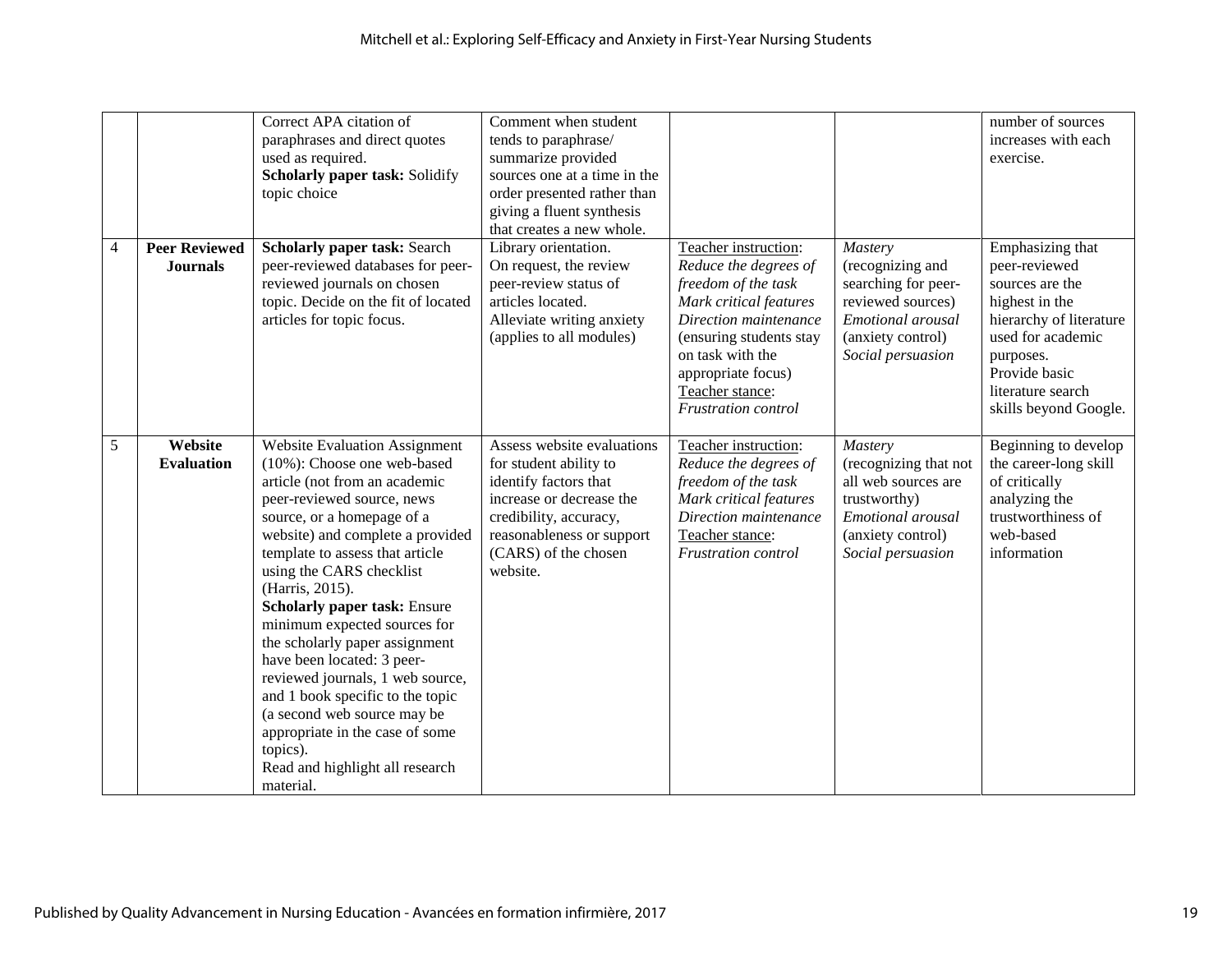| 6              | <b>Notes and</b><br><b>Outlines</b>     | <b>Scholarly paper task: Create</b><br>note pages summarizing the main<br>points of sources. Begin to work<br>on an outline of planned paper<br>topic choosing 2-3 main headings<br>to address that topic's focus.                                                         | Review outlines on request<br>from students. Watch for<br>the tendency to try to cover<br>too much content in a<br>three-page paper, and for<br>planned writing topics that<br>are off the stated focus of<br>the paper. | Teacher instruction:<br>Reduce the degrees of<br>freedom of the task<br>Mark critical features<br>Direction maintenance<br>Demonstrate (model<br>examples of<br>appropriate notes and<br>outlines)<br>Teacher stance:<br><b>Frustration</b> control<br>Collaboration (guide<br>rather than dictate) | Mastery (writing<br>process elements)<br>Emotional arousal<br>(anxiety control)<br>Social persuasion               | Developing capacity<br>to plan and organize<br>writing activities.                |
|----------------|-----------------------------------------|----------------------------------------------------------------------------------------------------------------------------------------------------------------------------------------------------------------------------------------------------------------------------|--------------------------------------------------------------------------------------------------------------------------------------------------------------------------------------------------------------------------|-----------------------------------------------------------------------------------------------------------------------------------------------------------------------------------------------------------------------------------------------------------------------------------------------------|--------------------------------------------------------------------------------------------------------------------|-----------------------------------------------------------------------------------|
| $\overline{7}$ | <b>APA</b><br>Formatting                | APA online quiz #2 $(5\%)$ –<br>Grammar and APA formatting<br>Scholarly paper task: Begin<br>drafting sections of paper.<br>Consider topic-limiting strategies<br>to provided depth of discussion<br>on key points rather than try to<br>address all aspects of the topic. | Begin setting appointment<br>schedule to review full<br>drafts of papers and other<br>extensive one-on-one<br>consultations with<br>students. These<br>appointments are booked<br>on the initiative of the<br>student.   | Teacher instruction:<br>Reduce the degrees of<br>freedom of the task<br>Mark critical features<br>Direction maintenance<br>Demonstrate (model<br>examples of APA<br>formatting)<br>Teacher stance:<br><b>Frustration</b> control<br>Collaboration                                                   | Mastery (cosmetic<br>appearance of an<br>APA paper)<br>Emotional arousal<br>(anxiety control)<br>Social persuasion | Teaching computer<br>skills to apply APA<br>format                                |
| $\,8\,$        | <b>APA</b><br><b>Reference</b><br>Lists | APA online quiz #3 $(5%) - APA$<br>reference list format<br><b>Scholarly paper task: Continue</b><br>drafting paper. Create reference<br>list for the sources included in<br>the paper.                                                                                    | Continue with paper draft<br>reviews and student<br>consultations.                                                                                                                                                       | Teacher instruction:<br>Reduce the degrees of<br>freedom of the task<br>Mark critical features<br>Direction maintenance<br>Demonstrate (model<br>examples of APA<br>reference lists, and<br>completed papers)<br>Teacher stance:<br><b>Frustration</b> control<br>Collaboration                     | Mastery (reference<br>list appearance)<br>Emotional arousal<br>(anxiety control)<br>Social persuasion              | Order of reference<br>list and importance of<br>authorship on<br>academic papers. |